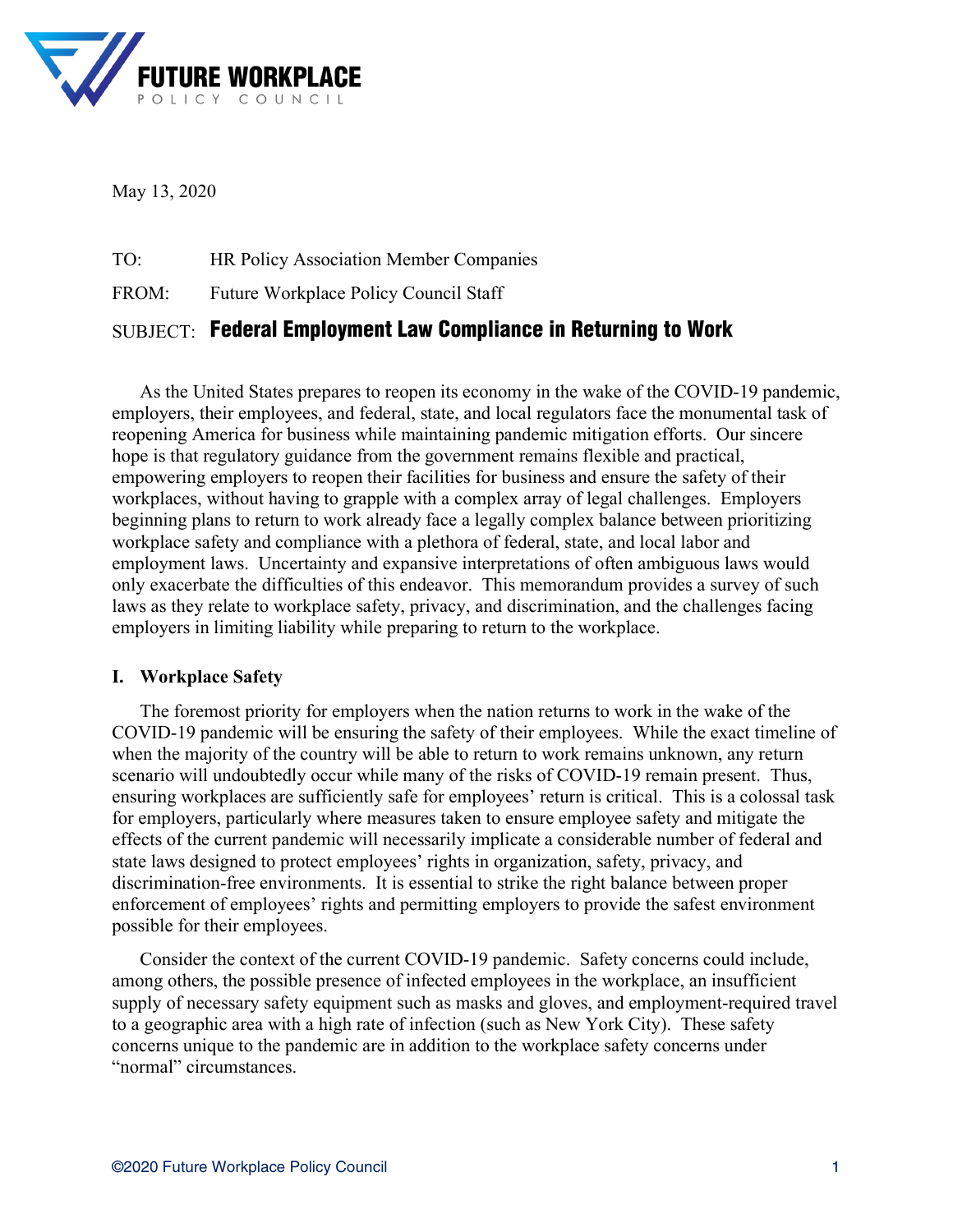The burden on employers to provide safe workplaces – already significant – will become even more challenging and complex as employees return to work during a global health crisis. Even if the shortages of needed safety equipment are addressed, the burden on employers to conduct adequate testing and provide adequate personal protective equipment, alone, will be massive. And even where employers go above and beyond in ensuring the safety of their workplaces, their employees may nonetheless be afraid to return to the workplace.

A review of the requirements for employers under each of the laws implicating health and safety follows.

# A. *Occupational Safety and Health Act*

The Occupational Safety and Health Act ("OSH Act") is the primary labor law concerned with workplace safety and imposes a variety of standards on employers to that effect. Under the general duty clause of the OSH Act, an employer is required to furnish to each worker "employment and a place of employment, which are free from recognized hazards that are causing or likely to cause death or serious physical harm."[1](#page-1-0) Further, employees have certain rights under the OSH Act to refuse to work under hazardous conditions, and employers are prohibited from retaliating against employees who raise safety concerns under the OSH Act's whistleblower protections.<sup>[2](#page-1-1)</sup>

Within these general OSH Act requirements and prohibitions, the COVID-19 pandemic raises unprecedented questions for employers to grapple with, including:

- What types of face coverings or masks will employers be required to provide to their employees, and when and where will such masks be mandatory?
- To what extent can employers refuse to furnish medical masks/respirators to their employees?
- Are employers solely responsible for bearing the costs of furnishing, cleaning, and replacing face coverings or masks to employees?
- Will there be a standardized approach to face coverings and similar infection control protocols across different industries and jurisdictions?
- To what extent will employers be required to test employees for COVID-19 upon entry to the workplace? Will such requirements be standard across different industries and jurisdictions?
- Who will bear the cost burden of testing materials and procedures?
- With multiple types of both testing materials and testing procedures available, how can employers ensure they are employing the best testing practices available?

<span id="page-1-0"></span> $1$  29 U.S.C. § 654(a).

<span id="page-1-1"></span><sup>2</sup> *Your Rights as a Whistleblower,* Occupational Safety and Health Administration, [https://www.osha.gov/OshDoc/data\\_General\\_Facts/whistleblower\\_rights.pdf](https://www.osha.gov/OshDoc/data_General_Facts/whistleblower_rights.pdf) (last visited May 7, 2020).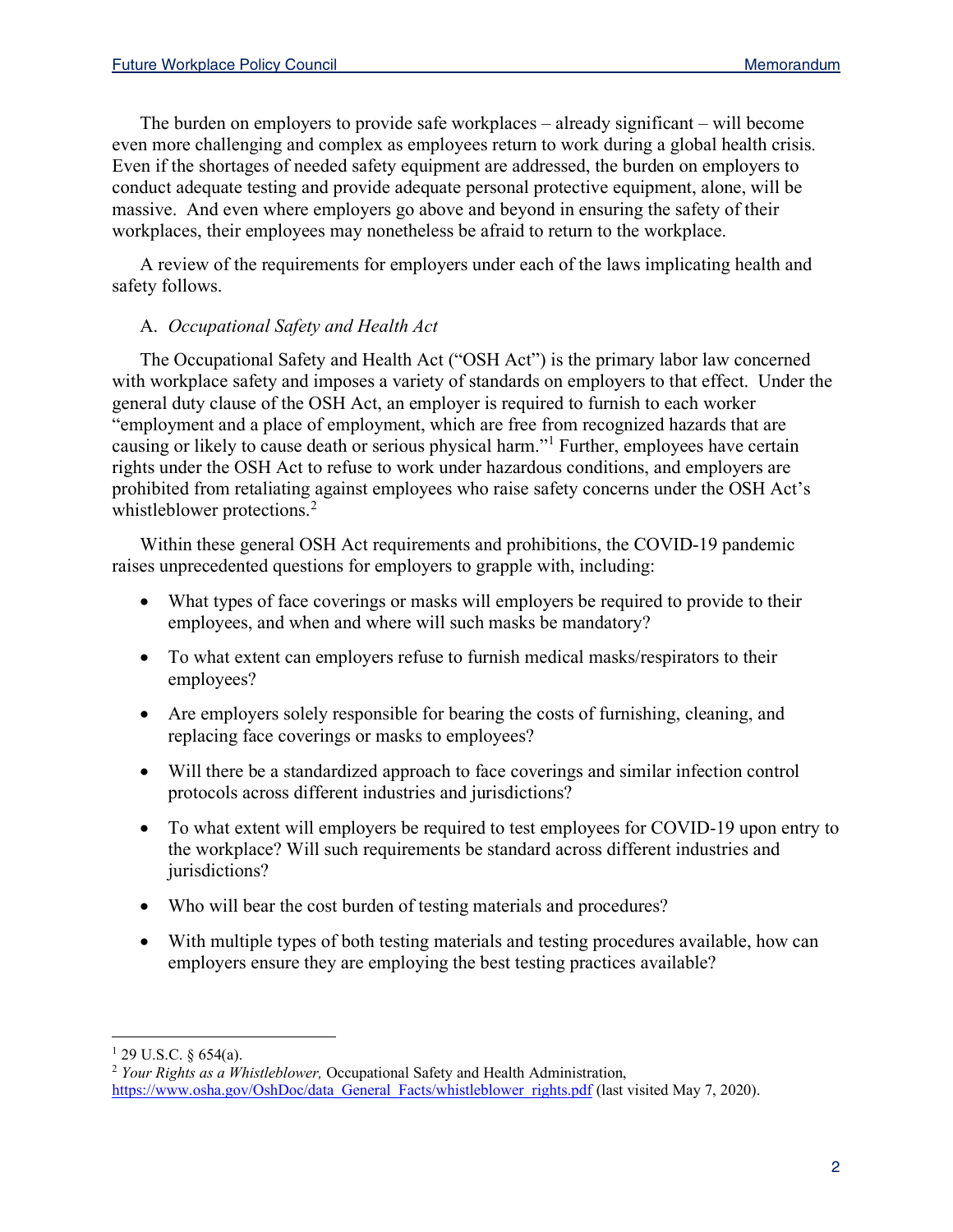- How frequently will such testing need to be conducted for each employee?
- How expansive will the "general duty" clause be as applied to the COVID-19 pandemic? Will such an application be standard across different industries and jurisdictions?
- Will traditional employee gathering areas break rooms, cafeterias, locker rooms need to be eliminated or substantially changed? To what extent will employers be required to continue providing these types of shared spaces?
- How will employers be required to mitigate exposure risks for third parties coming into the workplace, such as independent contractors and vendors, as well as the risks these parties pose to employees?
- Will there be a safe harbor for employers who can demonstrate best efforts to comply with OSHA infection control standards?

Appropriate guidance from OSHA and other agencies within the Department of Labor answering these questions will be essential for employers to confidently reopen their doors for business as shelter-in-place and stay-at-home orders begin to be rescinded around the country. The need for a standardized approach to workplace safety protocols related to COVID-19 is similarly essential; a patchwork of localized workplace safety regulations will only serve to interfere with employers' efforts to reopen, slowing the nation's return to work and the economy's recovery. We are hopeful that OSHA will consider a flexible safe harbor for employers, under which employers can limit their liability if they can demonstrate best efforts to comply with an OSHA-promulgated standard of safety protocols, such as maintenance of appropriate social distance, the wearing of masks, gloves, and other protective equipment, as necessary, for employees, and sanitization practices such as regular surface cleaning and hand washing. This sort of safe harbor will safeguard employees and the workplace while enabling employers to reopen their facilities without the specter of considerable liability exposure.

A recent decision in *Rural Community Workers Alliance v. Smithfield, Inc.* provides helpful precedent in this area. In this district court case in Missouri, a federal judge dismissed a lawsuit brought by meat packing plant workers against their employer alleging that Smithfield, Inc. was failing to abide by OSHA workplace safety guidance related to COVID-19. $^3$  $^3$  The workers asserted state law claims of public nuisance and failure to provide a safe workplace.<sup>[4](#page-2-1)</sup> The federal judge dismissed both claims and held that OSHA was better positioned to determine whether Smithfield was adequately complying with its guidance, and that "maintaining a uniform source for guidance and enforcement is critical" during the COVID-19 pandemic.<sup>[5](#page-2-2)</sup> Hopefully, other courts will take a similar approach. At best, Congress will consider codifying the decision.

# B. *The National Labor Relations Act*

The National Labor Relations Act ("NLRA"), enforced by the National Labor Relations Board ("NLRB" or "Board"), is the cornerstone of American labor law and guarantees the right of private sector employees to organize and engage in collective bargaining.

<span id="page-2-2"></span> $^{5}$  *Id.* 

<span id="page-2-0"></span><sup>&</sup>lt;sup>3</sup> Rural Community Workers Alliance v. Smithfield, Inc., 2020 WL 1969164 (W.D. Mo. May 5, 2020).<br><sup>4</sup> Id.

<span id="page-2-1"></span>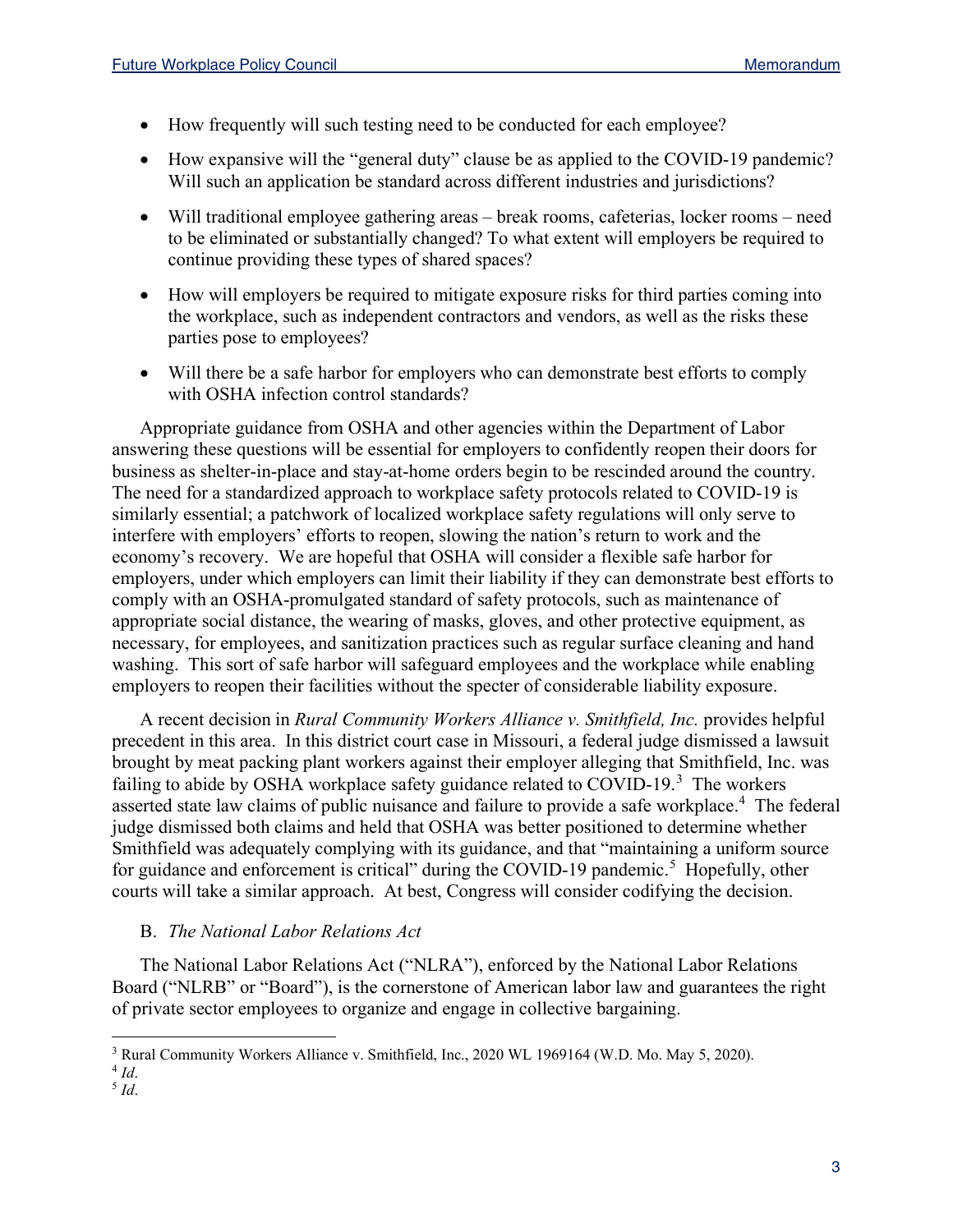#### 1. Right to Engage in Concerted Activity

Under the Board's interpretation of the NLRA, a key element of the right to organize are broad rights to refuse to work in an unsafe environment if employees are engaged in what the NLRB deems "protected concerted activity."[6](#page-3-0) Employees can individually, or as a group, raise workplace safety issues and are generally protected by the Act if they have an objective basis to support safety-related concerns affecting more than one employee.<sup>[7](#page-3-1)</sup> This right applies even in the absence of any intent to form a union. $8$  An employer retaliating against one or more employees exercising this right could be acting in violation of the NLRA.

The safety concerns expressed above that are unique to COVID-19 provide a recipe for a seemingly infinite number of unfair labor practice charges and widespread strike activity, potentially crippling American businesses and the economy before it has a chance to truly reopen. Standards unique to the current pandemic that ensure employers can maintain the safety of their workplaces while remaining in compliance with the NLRA are therefore necessary.

One potential advantage of the NLRA is that it is enforced exclusively by the NLRB, subject to review by the federal courts. The NLRB General Counsel exercises broad, unreviewable discretion in bring alleged violations before the Board. With the many uncertainties regarding the workplace safety and health aspects of COVID-19, we hope the General Counsel will exercise restraint in issuing unfair labor practice complaints in this area with a view toward encouraging conscientious employers and their employees to work together to address these unique situations.

#### 2. Representation Elections

Representation elections represent another significant workplace safety concern for both employers and employees alike under the NLRA. The importance of facilitating employee choice of representation through NLRB-held elections is an important statutory responsibility of the Board under the NLRA. Significantly, union representation status established through an election continues, in most instances, as long as that workplace exists. This could be decades after a Board-held election has been held, potentially impacting the terms and conditions of a worker's employment for years to come. The choice of union representation is therefore a critical exercise of an employee's rights under the NLRA, requiring the consideration of a wide variety of perspectives and adequate discussion among employees, potential union representatives, and employer representatives. The election process also requires that the Board provide parties an "appropriate" hearing before the scheduling of such an election, involving the rights of both parties to present witnesses, the right of parties to submit evidence, and the right of parties for cross examination and document review.<sup>[9](#page-3-3)</sup> The logistics of representation election proceedings can be complex even in "normal" times.

<span id="page-3-0"></span><sup>6</sup> Atlantic Steel, 245 NLRB 814, 816 (1979).

<span id="page-3-1"></span><sup>7</sup> Note that this right only applies to "collective" concerns. Thus, if an employee is only acting to protect her/himself, it does not apply.

<span id="page-3-2"></span><sup>8</sup> NLRB v. Washington Aluminum Co., 370 U.S. 9, 14 (1962).

<span id="page-3-3"></span> $9$  29 U.S.C. § 159 (c)(B).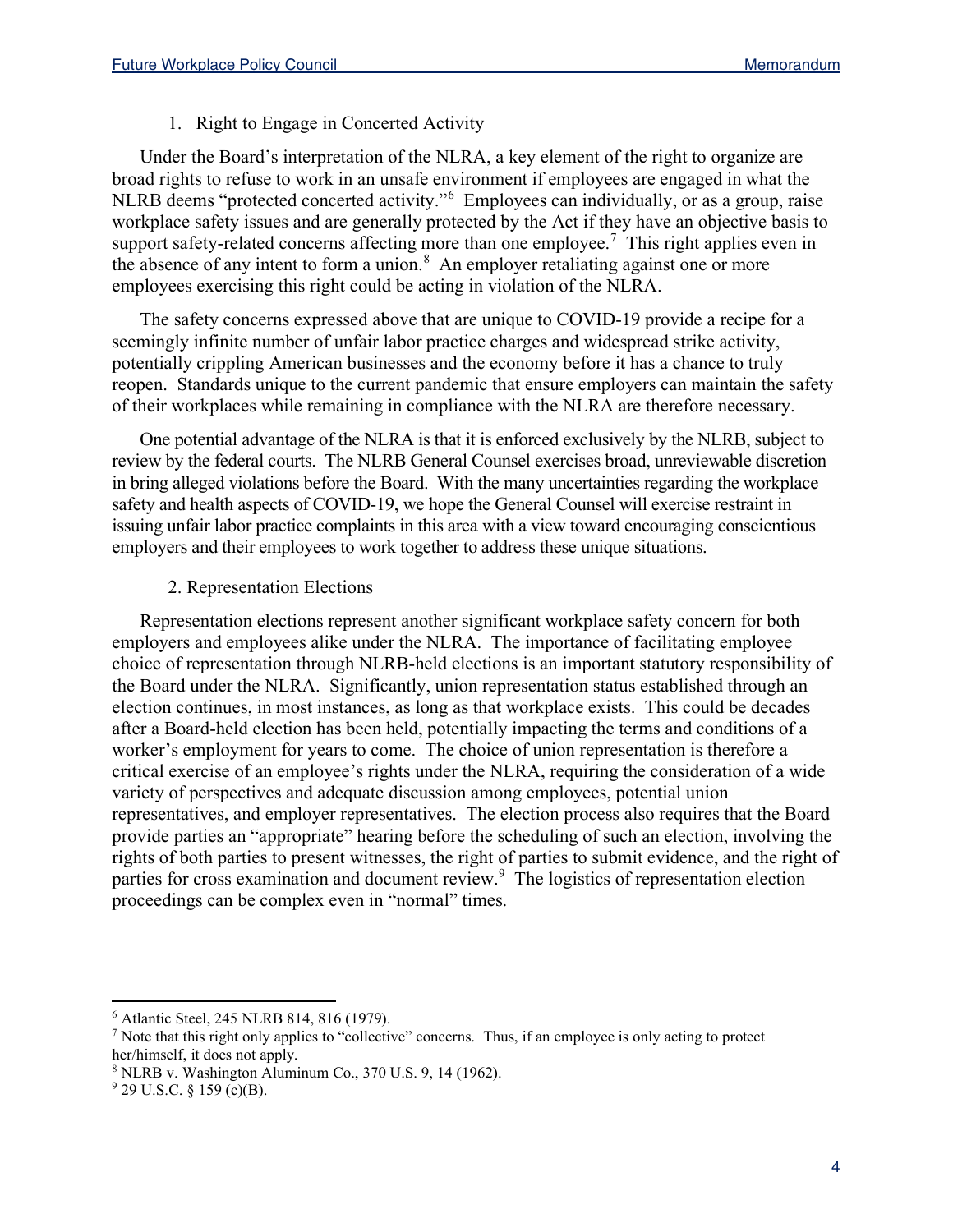During a public health crisis on the scale of the COVID-19 pandemic, such proceedings become nearly impossible to conduct, from a practical standpoint, while adequately ensuring the safety of all parties involved. As recently as late April 2020, nearly 95 percent of the American population was under some form of local, state, or federal mandate to stay at home or shelter-inplace.[10](#page-4-0) Logistical and practical issues make it difficult to gather people for an election with such social distancing measures in place, and it is for these very reasons that more than 20 states have suspended or postponed holding elections for federal, state, and local officials amidst the current COVID-19 pandemic.<sup>[11](#page-4-1)</sup> Asking employers and employees to hold representation elections, therefore, is similarly problematic and raises a multitude of safety issues, nearly all of which will be incumbent upon the employer to resolve themselves. Representation elections thus could place another enormous workplace safety burden on employers.

Virtual hearings, mail ballot elections, and electronic elections have been suggested as possible alternatives to the traditional Board-held manual, onsite representation election process. In practice, however, these measures create far more problems than they solve. As discussed above, the hearing process under the NLRA, which would be necessary before an electronic or mail ballot election could be held, involves many logistical steps to ensure the rights of both parties in presenting and cross-examining witnesses as well as submitting and reviewing evidence. Attempting to meet these demands virtually will be incredibly difficult in practice, for employers, their employees, and petitioning unions. Witness questioning alone – assuming witnesses are even available – presents potentially insurmountable practical issues, including cross-examination and document review. The potential for hearing objections and overturned elections as a result is considerable.

Mail balloting poses even more potential problems. As an initial matter, countless employees are subject to either quarantine or shelter-in-place mandates at locations other than their normal residence, and thus may not even receive a mail ballot, while others may be suffering from COVID-19 symptoms, making thoughtful voting even by mail ballot very difficult. The situation that played out in Wisconsin as it attempted to hold an election in mid-April serves as a particularly illuminating example of the various pitfalls associated with using mail balloting. There, thousands of ballots were lost, many voters never received any ballots to fill out at all, and the Postal Service was "pushed to the brink of its capabilities."[12](#page-4-2) Thousands of voters were effectively disenfranchised, a result that has pushed many other states to reexamine the viability of using mail balloting in their own elections.<sup>[13](#page-4-3)</sup>

Within the representation election context specifically, "longstanding Board policy is that representation elections should, as a general rule, be conducted manually."[14](#page-4-4) This is largely because mail ballot elections "are more vulnerable to the destruction of laboratory conditions" required for

<span id="page-4-1"></span><sup>11</sup> Nick Corosaniti & Stephanie Saul, *16 States Have Postponed Their Primaries Because of Coronavirus*, N.Y. TIMEs (April 13, 2020)[, https://www.nytimes.com/article/2020-campaign-primary-calendar-coronavirus.html.](https://www.nytimes.com/article/2020-campaign-primary-calendar-coronavirus.html)

<span id="page-4-0"></span><sup>&</sup>lt;sup>10</sup> Sarah Mervosh et al., *See Which Residents and Cities Have Told Residents to Stay at Home*, N.Y. Times (April 7, 2020), nytimes.com/interactive/2020/us/coronavirus-stay-at-home-order.html.

<span id="page-4-2"></span><sup>12</sup> Nick Corasaniti and Stephanie Saul, *Inside Wisconsin's Election Disaster: Thousands of Missing or Nullified Ballots*, Chicago Tribune (April 10, 2020)[, https://www.chicagotribune.com/politics/elections/ct-nw-nyt-wisconsin](https://www.chicagotribune.com/politics/elections/ct-nw-nyt-wisconsin-election-problems-20200410-rdea6424ynecjemkwwfyjqcyqq-story.html)[election-problems-20200410-rdea6424ynecjemkwwfyjqcyqq-story.html.](https://www.chicagotribune.com/politics/elections/ct-nw-nyt-wisconsin-election-problems-20200410-rdea6424ynecjemkwwfyjqcyqq-story.html)<br><sup>13</sup> Id.

<span id="page-4-4"></span><span id="page-4-3"></span><sup>&</sup>lt;sup>14</sup> San Diego Gas & Electric, 325 NLRB 1143, 1144 (1998).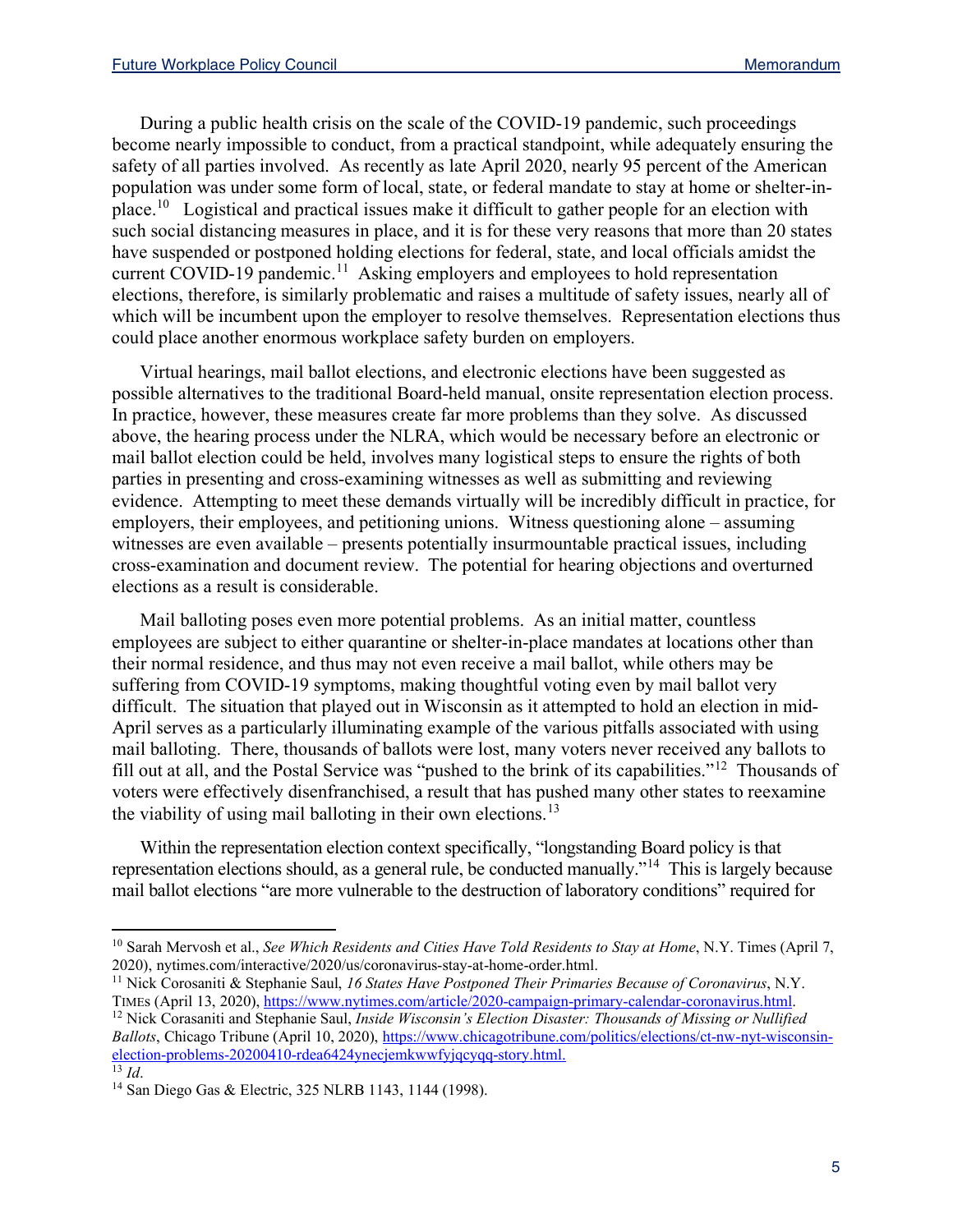representation proceedings"[15](#page-5-0) Many of the key safeguards involved with manual, on-site elections are absent from mail ballot proceedings, including: (1) communicating to the voters the importance of the choice they are about to make; (2) secrecy of the ballot; (3) integrity of the voting process; (4) an absence of coercion on the voter; (5) maximum participation by the electorate; and (6) full opportunity for the voter to hear all points of view.[16](#page-5-1) Finally, voter participation has historically been significantly lower in mail ballot elections than those conducted manually on-site.<sup>[17](#page-5-2)</sup> Thus, in the absence of manual elections, mail balloting is simply not a viable alternative.

#### **II. Compensation**

Returning to the workplace may require comprehensive COVID-19 screening protocols for employees upon entry. These may take the form of simple Q&As and self-checks, or may be more invasive and time-consuming measures such as temperature checks, and testing for COVID-19. Employees will also likely be required to wear protective equipment ranging from facial coverings and gloves to more sophisticated PPE such as respirators and full-body protective suits, depending on the industry. Finally, employers will be required to spend a significant amount of time during each workday sanitizing the workplace and ensuring its safety for its employees – employees similarly will be required to engage in constant workplace sanitization procedures such as hand washing. All of these potentially time-consuming processes present a variety of compensable time issues under both state and federal law.

Under the Fair Labor Standards Act ("FLSA"), as amended by the Portal-to-Portal Act, employers are generally not required to pay their employees for time spent commuting to and from work, and for activities before and after the start of the "principal activity or activities" which such employee is employed to perform.<sup>[18](#page-5-3)</sup> Under the "continuous workday rule," compensable time comprises the period between the commencement and completion on the same workday of an employee's principal activity or activities, whether or not the employee engages in work throughout all of that period.[19](#page-5-4) The Supreme Court has interpreted these compensable time provisions of the FLSA so as to exclude, in most cases, time spent donning and doffing personal protective equipment as compensable.<sup>[20](#page-5-5)</sup> Additionally, the Supreme Court has ruled that security screenings before or after work are similarly generally not compensable under the FLSA.<sup>[21](#page-5-6)</sup>

Finally, under the FLSA's *de minimis* rule, infrequent and insignificant periods of time beyond scheduled working hours, which cannot as a practical matter be precisely recorded for payroll purposes, may be disregarded.<sup>[22](#page-5-7)</sup> However, this rule only applies where uncertain and indefinite periods of time are involved, a few seconds or minutes in duration, and where the

<span id="page-5-7"></span><https://webapps.dol.gov/elaws/whd/flsa/hoursworked/screenee29.asp> (last visited April 30, 2020).

<span id="page-5-0"></span><sup>15</sup> Thompson Roofing, 291 NLRB No. 108 (1988).

<span id="page-5-1"></span><sup>16</sup> San Diego Gas, *supra* note 9, at 1150 (Members Hurtgen and Brame, dissenting).

<span id="page-5-2"></span><sup>&</sup>lt;sup>17</sup> Kwik Care v. NLRB, 82 F.3d 1122, 1126 (D.C. Cir. 1996)("postal elections generally inspire lower participation than on-site elections"); *see also* Shepard Convention Servs. V. NLRB, 85 F.3d 671 (1996)(overturning Board-held mail ballot election due to low voter turnout).

<span id="page-5-3"></span><sup>18</sup> 29 U.S.C. § 254 (a).

<sup>19</sup> 29 C.F.R. § 790.6(b) (2013).

<span id="page-5-5"></span><span id="page-5-4"></span><sup>20</sup> Sandifer v. U.S. Steel Corp., 571 U.S. 2020.

<span id="page-5-6"></span><sup>&</sup>lt;sup>21</sup> Integrity Staffing Sols., Inc. v. Busk, 574 U.S. 27 (2014).<br><sup>22</sup> *Recording Hours Worked*, DEPARTMENT OF LABOR,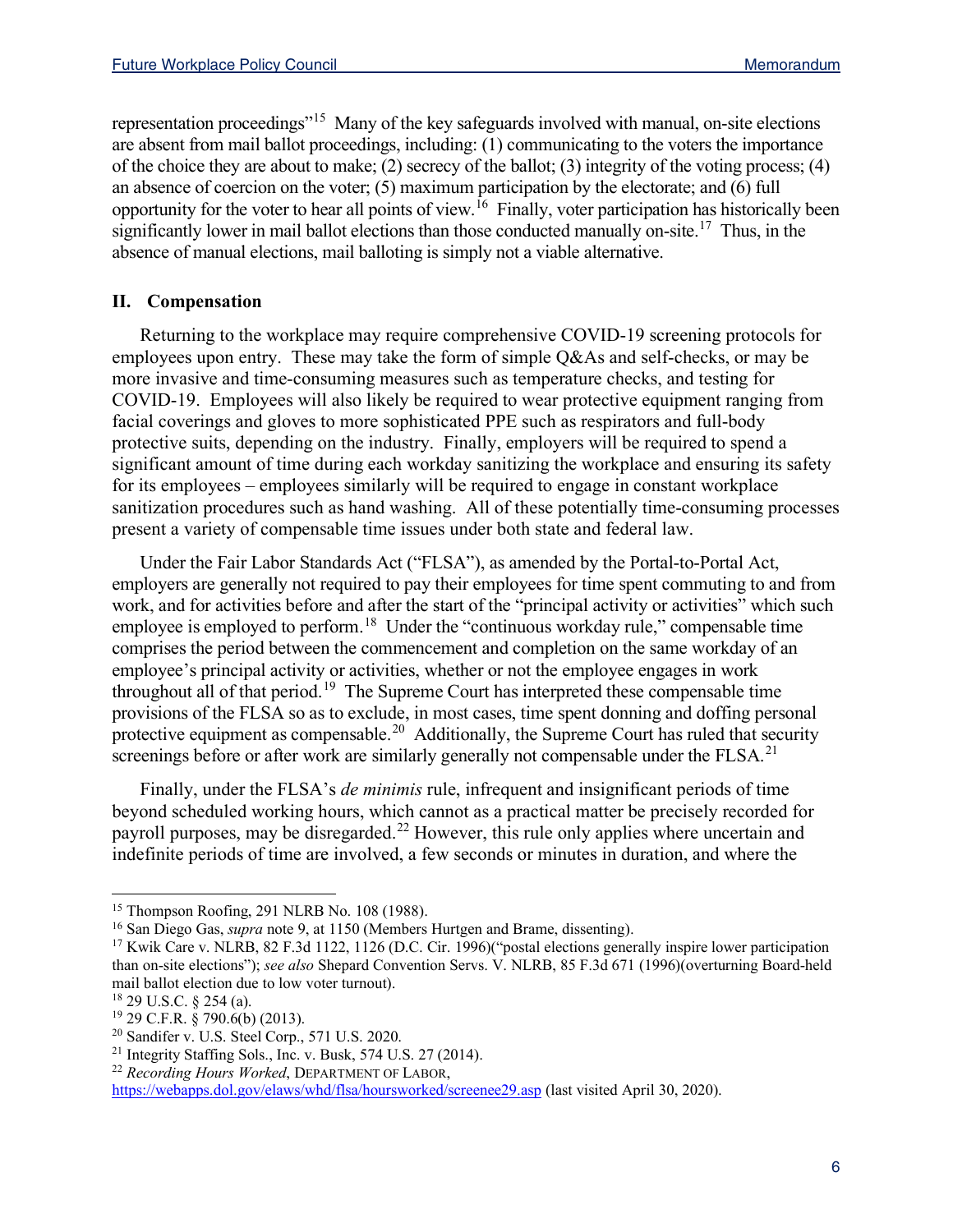failure to count such time is justified by industrial realities.<sup>[23](#page-6-0)</sup> An employer may not arbitrarily fail to count any part, however small, of working time that can be practically ascertained. It is unclear at this point if an employer requires their employees to regularly complete a medical screen and take their temperature before coming to work if that would be covered by the *de minimis* rule or if it would be compensable time.

A growing number of state laws also differ significantly from the FLSA and the Supreme Court's interpretations of compensable time. In California, for example, the state's supreme court has held that security screenings are compensable time, and established a new set of factors to consider when determining what time is compensable, potentially significantly expanding its definition.[24](#page-6-1) California has also eliminated the *de minimis* rule for wage and hour claims brought pursuant to California state law.[25](#page-6-2) Courts have also held security screenings to be compensable time under Nevada and Arizona law.<sup>[26](#page-6-3)</sup>

Given the current lack of guidance on medical screening from the Wage and Hour Division of the Department of Labor, employers may not be able to assume that COVID-19 screening (whether done onsite or in an employee's home) and the donning and doffing of COVID-19 related personal protective equipment are not considered compensable time under the FLSA. Even if they can, employers will still have to grapple with compensable time issues related to these activities on the state level. Temperature checks alone can be potentially time-consuming procedures, causing "traffic jams" of employees attempting to enter the workplace – COVID-19 testing and other infection control protocols will likely prove even more onerous. The costs of compensating employees for this time could be substantial for large employers, and even untenable for smaller businesses, particularly if employers are also expected to pay the costs of these screenings and infection control protocols.

We are hoping that the Wage and Hour Division of the Department of Labor will promulgate guidance establishing that, depending on the specific circumstances, COVID-19 screening and infection control protocols are largely excepted from compensable time under the FLSA, wherever possible. Enforcement to the contrary will discourage employers from implementing medical screens during the pandemic. For these same reasons, it would be highly preferable for a uniform federal approach to the issue of compensable time and COVID-19 screening, superseding the patchwork of state and local regulations in this area.

<span id="page-6-1"></span><span id="page-6-0"></span><sup>&</sup>lt;sup>23</sup> *Id.* <sup>24</sup> Frlekin v. Apple, Inc., 8 Cal. 5<sup>th</sup> 1038 (Cal. 2020);

<span id="page-6-2"></span><sup>&</sup>lt;sup>25</sup> Troester v. Starbucks Corp. 5 Cal.  $5<sup>th</sup> 829$  (Cal. 2018).

<span id="page-6-3"></span><sup>26</sup> Busk v. Integrity Staffing Sols., Inc., 905 F.3d 387 (2020).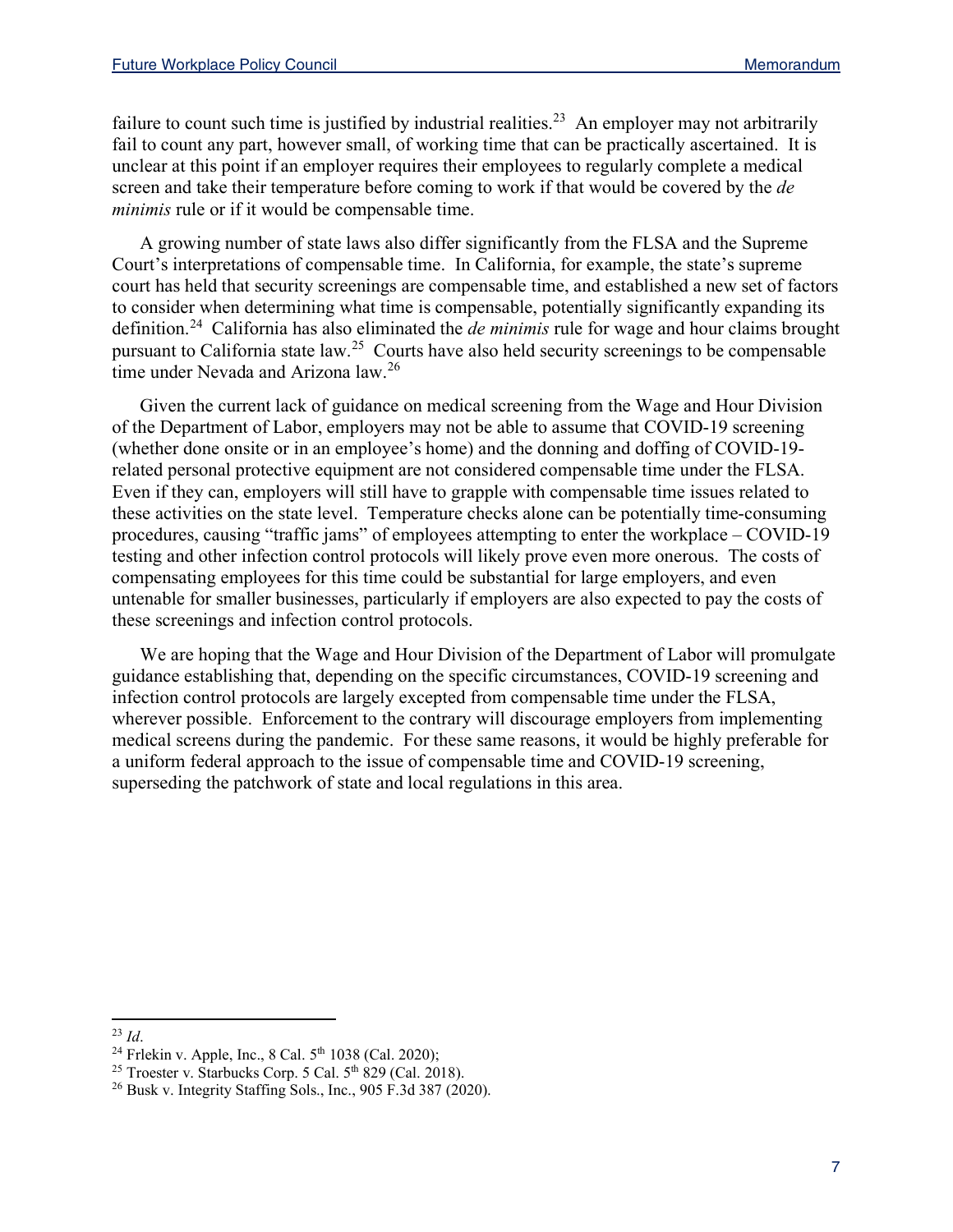#### **III. Workers' Compensation**

A growing number of states are issuing directives to make contracting COVID-19 compensable under workers' compensation. Generally, the burden has been on injured employees to establish that the injury they sustained occurred in the workplace. However, recent actions by certain states flip this burden of proof, and create a new presumption where employees who contract the virus would be presumed to have medical and disability paid under workers' compensation, unless the employer can prove they contracted it elsewhere. While this flipped presumption is generally reserved for health care workers and first responders who contract the virus, other states are expanding their list of "covered" employees. States which have recently taken action on this issue include New York, California, Florida, Kentucky, Illinois, and Minnesota.

Creating these presumptions in workers' compensation claims could result in considerable liability exposure for employers of all sizes. The plaintiffs' bar will become a frenzy of workers' compensation claims that employers will be almost powerless to stop – in practice, rebutting a presumption that the employee contracted COVID-19 in the workplace will be almost impossible. In many instances, employers will likely be hesitant to reopen for business given the drastically increased liability risk they face. Given the unprecedented levels on which COVID-19 has spread amongst populations both within the United States and globally, it is unreasonable to expect employers to eliminate the threat of contraction at the workplace at a one hundred percent level. A proliferation of these presumptions in workers' compensation claims on the state level is essentially tasking employers with this impossible expectation, and will result in endless litigation and an unsustainable drain on employers' financial resources. Like OSHA, a more reasonable approach would involve creating a safe harbor under which employers who demonstrate best efforts to adhere to accepted infection control protocols should be able to limit their workers' compensation liability in situations where employees contract the virus in the workplace.

#### **IV. Discrimination**

Returning to the workplace during the COVID-19 pandemic will also implicate a variety of federal anti-discrimination laws. Employers will face challenges in remaining in compliance with these laws as they try to keep more vulnerable sections of their employee populations safe from COVID-19 related risks and make accommodations for others as required under the law. Below is an examination of the various federal anti-discrimination laws and the issues they present for employers as they reopen for business.

#### A. *The Age Discrimination in Employment Act*

The Age Discrimination in Employment Act ("ADEA") makes it unlawful for an employer to discriminate against individuals with respect to their terms, conditions, or privileges of employment on the basis of their age.<sup>27</sup> The Centers for Disease Control and Prevention ("CDC"), among many other public health organizations across the world, have established that

<span id="page-7-0"></span><sup>27</sup> 29 U.S.C. § 623 (a).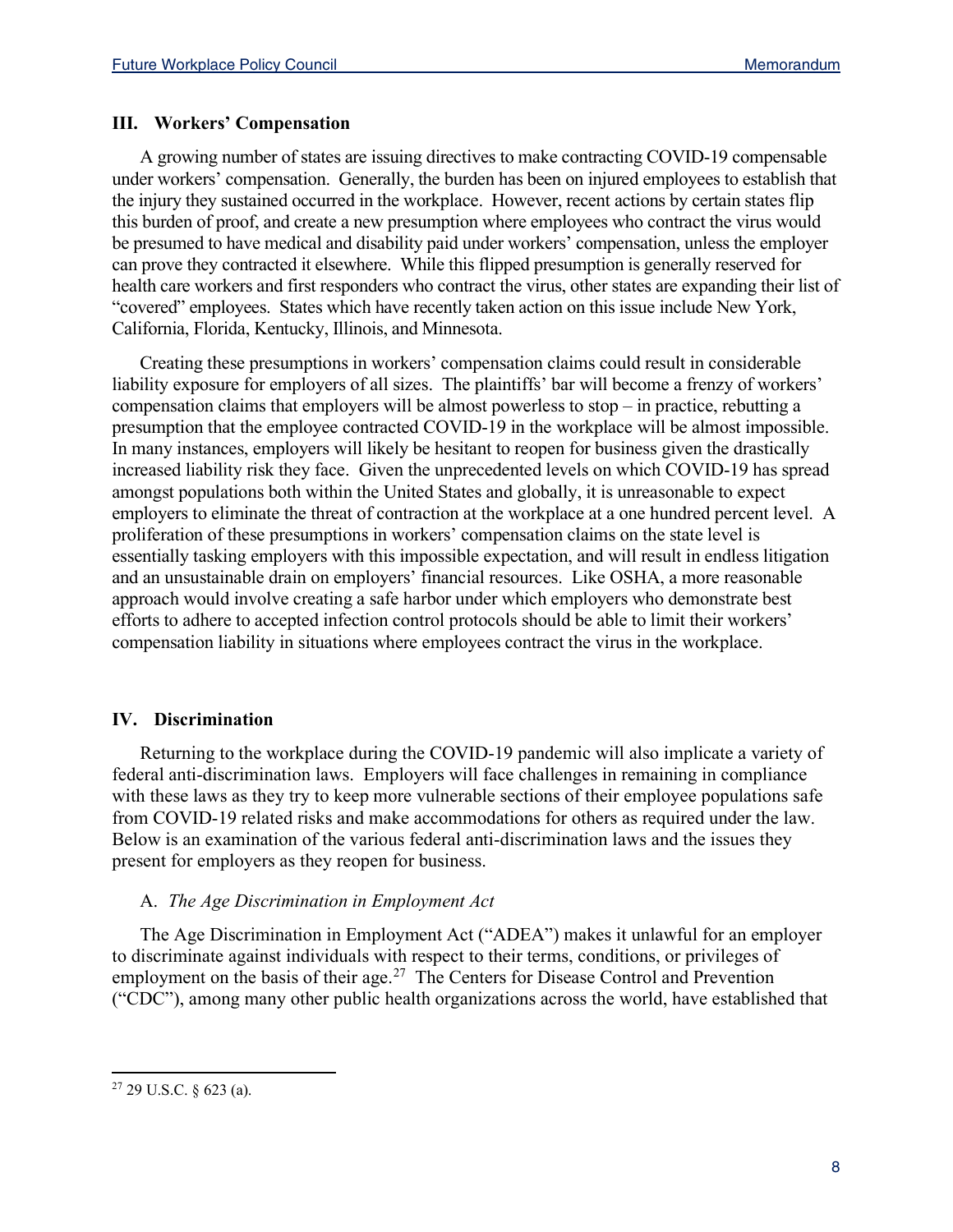older adults are at a significantly higher risk for severe illness due to COVID-19.[28](#page-8-0) Nevertheless, the Equal Employment Opportunity Commission ("EEOC") has warned employers that they are prohibited from excluding from the workplace older employees on the basis of such higher risk of severe illness from contracting COVID-19.<sup>29</sup> The long-standing law in this areas was settled by the U.S. Supreme Court in *Int'l Union v. Johnson Controls*, 499 U.S. 187 (1991). That case held that an employer cannot discriminate against a group of employees or prospective employees in a protected class in the interest of the employees' own health. In that case, an employer implemented a policy that excluded women who were pregnant or capable of bearing children from workplaces involving lead exposure.<sup>[30](#page-8-2)</sup> The Supreme Court ruled that this policy explicitly and impermissibly discriminated against women on the basis of their sex, and was not neutral because it only addressed female employees.<sup>[31](#page-8-3)</sup>

The convergence of these three factors – the ADEA's ban on age discrimination, the higher risk of severe illness due to COVID-19 among the older population, and the EEOC's guidance to employers on this issue – present employers with a unique dilemma: how to ensure the safety of their workplaces, particularly when it comes to their older employees, without running afoul of federal anti-discrimination law. The problem is particularly prevalent in situations where remote or teleworking is impossible, as the choice then necessarily implicates an employee's continued employment, and not just whether they can be forced to work from home. Having to walk this tightrope between ensuring workplace safety and compliance with federal labor law is problematic and costly for employers of all sizes due to protracted litigation expenses. Employers will do all they can to comply with these requirements but the need for commonsense solutions to these issues is of vital importance. Medical policy advisors, such as the CDC, should continually reassess employee vulnerability issues, including the age of individuals, to determine whether employers should take preventative measures.

# B. *Americans with Disabilities Act*

The Americans with Disabilities Act ("ADA") also presents a compliance challenge for employers during the COVID-19 pandemic. At its most basic level, the ADA prohibits an employer from discriminating against a job applicant or employee on the basis of a disability or a perceived disability.<sup>[32](#page-8-4)</sup> The law also requires the employer to provide reasonable accommodations to a disabled employee, unless such an accommodation would result in an undue hardship on the employer.<sup>[33](#page-8-5)</sup> The employer is further obligated to continuously engage with the disabled employee to find the best means of accommodating the disability.<sup>[34](#page-8-6)</sup>

<span id="page-8-0"></span><sup>28</sup> *COVID-19 Guidance for Older Adults*, CDC,<https://www.cdc.gov/aging/covid19-guidance.html> (last updated April 10, 2020).

<span id="page-8-1"></span><sup>&</sup>lt;sup>29</sup> *Transcript of March, 27, 2020 Outreach Webinar*, EEOC (Mar. 27, 2020), [https://www.eeoc.gov/transcript](https://www.eeoc.gov/transcript-march-27-2020-outreach-webinar)[march-27-2020-outreach-webinar](https://www.eeoc.gov/transcript-march-27-2020-outreach-webinar)

<span id="page-8-2"></span><sup>30</sup> *Int'l Union v. Johnson Controls*, 499 U.S. 187, 192.

<span id="page-8-3"></span>

<span id="page-8-4"></span><sup>31</sup> *Id*. 32 42 U.S.C. §12112.

<span id="page-8-5"></span><sup>33</sup> 42 U.S.C. § 12112(a).

<span id="page-8-6"></span><sup>34</sup> *Id*.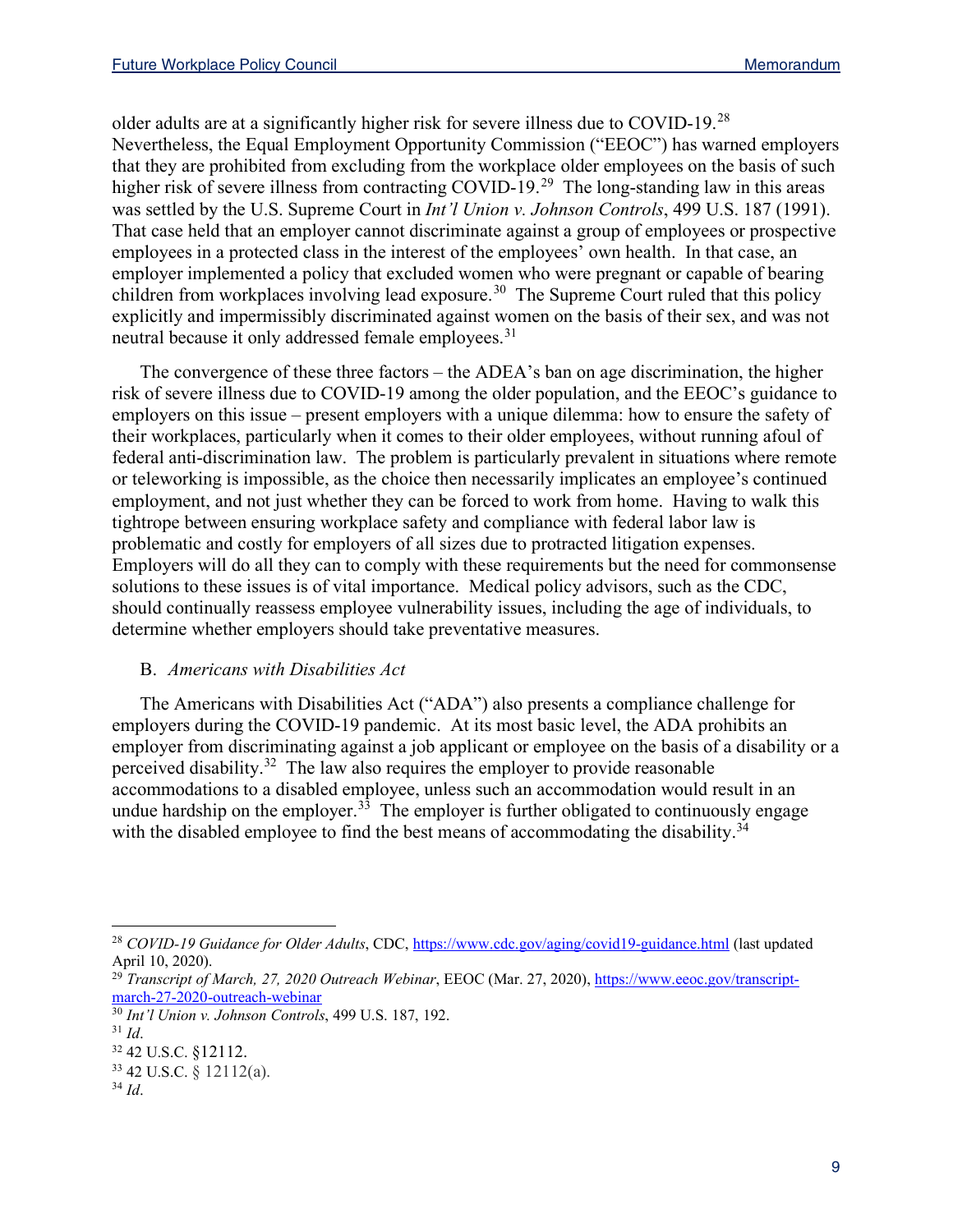The ADA prohibits discrimination against "a qualified individual with a disability."<sup>[35](#page-9-0)</sup> An individual is "qualified" under the ADA if she or he can "perform the essential functions of the employment position" that the individual holds or is seeking, with or without reasonable accommodation.<sup>[36](#page-9-1)</sup> A "disability" is defined under the ADA as a "physical or mental impairment that substantially limits one or major life activities" of an individual, a "record of such an impairment," or "being regarded as having such an impairment."<sup>[37](#page-9-2)</sup> The last of these three definitions is particularly important – an individual will be considered "disabled" under the ADA if he or she can establish that they have been subjected to a discriminatory action because of an actual or "perceived" physical or mental impairment, whether or not the impairment otherwise actually meets the definition of "disabled" under the ADA. <sup>[38](#page-9-3)</sup> All of these definitions are required to be met under the statute to be construed in favor of broad coverage.<sup>[39](#page-9-4)</sup> The ADA prohibits discrimination against individuals who either have a disability or are perceived by the employer as having a disability, provided they can otherwise perform the essential job functions of the employment position.

The ADA also prohibits an employer from making disability-related inquiries and requiring medical examinations of employees except under limited circumstances.[40](#page-9-5) Specifically, the ADA prohibits employee disability-related inquiries or medical examinations unless they are job related and consistent with business necessity. Generally, a disability-related inquiry or medical examination of an employee is job-related and consistent with business necessity when an employer has a reasonable belief, based on objective evidence, that (1) an employee's ability to perform essential job functions will be impaired by a medical condition; or (2) an employee will pose a direct threat due to a medical condition.<sup>[41](#page-9-6)</sup> An employee poses a "direct threat" where they pose a significant risk of substantial harm to the health or safety of the individual or others that cannot be eliminated by reasonable accommodation.<sup>[42](#page-9-7)</sup> Such employees are not protected by the ADA.

The EEOC has issued temporary guidance, allowing employers to, among other actions, take employees' temperatures, conduct inquiries into whether employees have come into contact with anyone who has been diagnosed with COVID-19, conduct pre-workplace entry COVID-19 testing, and require employees to stay home if they have COVID-19 symptoms.<sup>[43](#page-9-8)</sup> This sort of common sense enforcement guidance is critical during the current pandemic, and empowers employers to take appropriate actions to ensure the safety of their workplaces while remaining in compliance with the ADA. Employers will nevertheless still need to take extra care that their efforts to keep their employees safe remains in compliance with the ADA's limitations on medical examinations and disability-related inquiries.

<span id="page-9-1"></span><span id="page-9-0"></span><sup>35</sup> *Id*. 36 42 U.S.C. §12111(8).

<span id="page-9-2"></span> $37$  42 U.S.C. § 12102 (1).

<span id="page-9-3"></span><sup>38</sup> 42 U.S.C. § 12102 (3).

<span id="page-9-4"></span><sup>39</sup> 42 U.S.C. § 12102 (4)(A).

<span id="page-9-5"></span><sup>40</sup> 42 U.S.C. § 12112(d).

<span id="page-9-6"></span> $^{41}$  42 U.S.C. § 12112(d).<br> $^{42}$  *Id.* 

<span id="page-9-7"></span>

<span id="page-9-8"></span><sup>42</sup> *Id*. 43 *Pandemic Preparedness in the Workplace and the Americans with Disabilities Act*, EQUAL EMPLOYMENT OPPORTUNITY COMMISSION (Mar. 21, 2020), [https://www.eeoc.gov/facts/pandemic\\_flu.html](https://www.eeoc.gov/facts/pandemic_flu.html)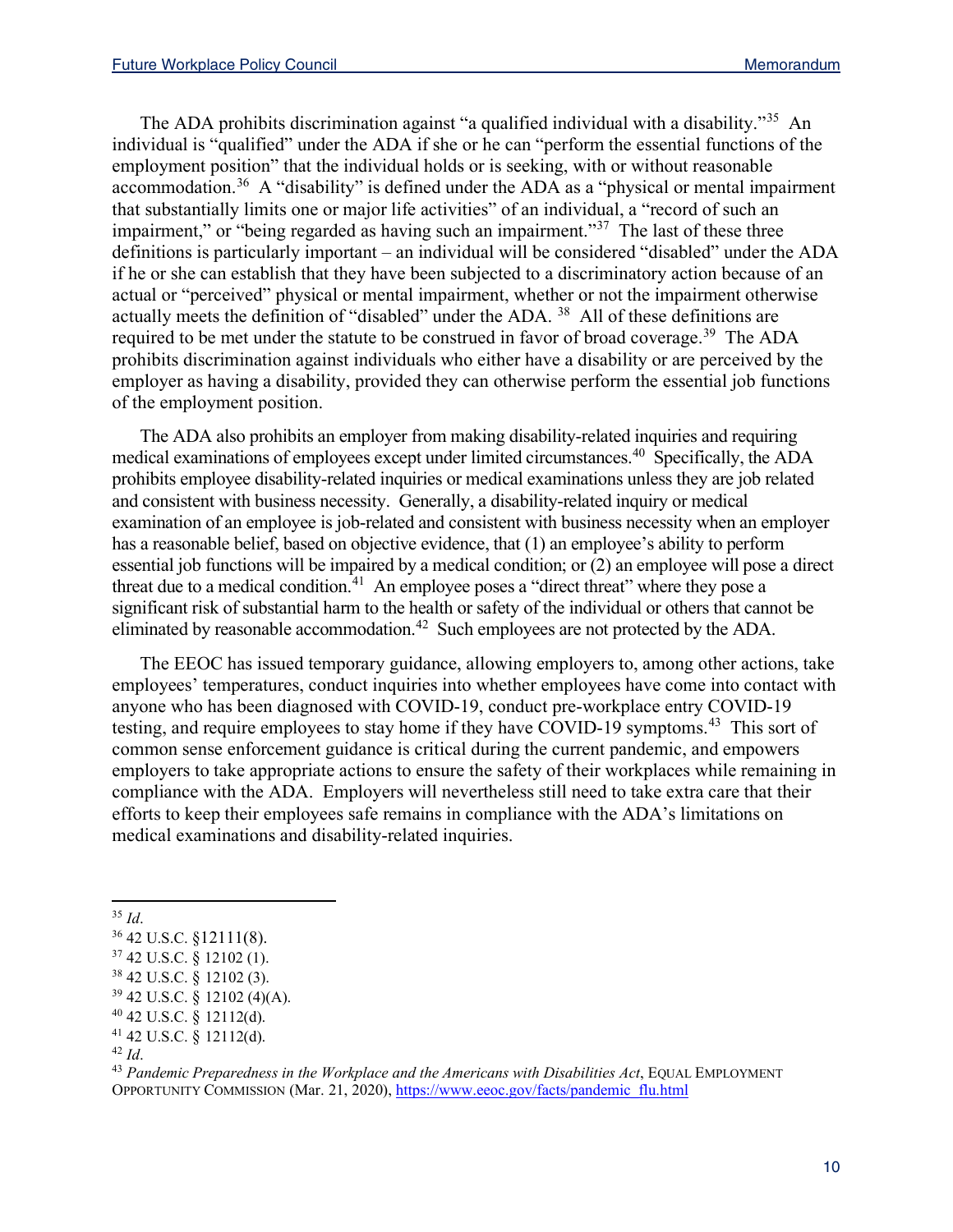To date, the EEOC has noted that it is "unclear at this time" whether COVID-19 is or could be a disability under the ADA.<sup>[44](#page-10-0)</sup> Lack of clarity in this area and others still present employers with a host of issues in trying to comply with the ADA during the current COVID-19 pandemic. Providing reasonable accommodations in accordance with ADA statutory obligations will become significantly more difficult during the current pandemic and under any return to work scenario. Employers may have to require masks, hand washing, social distancing and other infection control protocols in their workplaces. These necessities can pose difficulties for those with disabilities, and it is likely that certain employees with disabilities under the ADA will require reasonable accommodations in these areas, such as modified face masks and non-latex gloves. Some employees may have preexisting disabilities that put them at higher risk from COVID-19, requiring reasonable accommodation. Where remote work or teleworking is available, employers may have to provide this arrangement as a reasonable accommodation.

The burden on employers becomes far more complex in situations where a job may only be performed at the workplace. The EEOC has maintained that "even with the constraints imposed by a pandemic,"<sup>[45](#page-10-1)</sup> employers are still responsible for providing reasonable accommodation to those employees whose preexisting disability puts them at a greater risk from COVID-19, so as to enable them to continue coming into the workplace. The EEOC has recommended "low cost solutions" and changes to the work environment such as "plexiglass, tables, or other barriers to ensure minimum distances between customers and coworkers wherever feasible."<sup>[46](#page-10-2)</sup> Assuming such measures are both fiscally and logistically feasible for employers to implement, such a situation obviously creates potential safety and liability issues for the employer. If employees who become seriously ill as a result of COVID-19 and/or its symptoms are determined to be disabled under the ADA,<sup>[47](#page-10-3)</sup> employers will need to provide reasonable accommodations for these infected employees as well.

Particularly for cases where employees cannot work from home, we hope the EEOC will continue to issue guidance for employers outlining sensible and feasible steps they should take to ensure such employees are reasonably accommodated. Such guidance should be flexible and practical, taking into consideration the heightened difficulties in providing such accommodations during the pandemic, and the increase in such accommodations associated with COVID-19. Employers are also hopeful that the EEOC will continue its reasonable enforcement of the ADA's limitations on medical examinations and disability-related inquiries for the duration of the pandemic, as such examinations and inquiries are essential for employers in ensuring the safety of their workplaces and containing the spread of COVID-19.

C. *Title VII*

Title VII prohibits an employer from discriminating on the basis of race, color, religion, sex, or national origin. [48](#page-10-4) Title VII further compels an employer to maintain a workplace free from harassment based on the above characteristics. During the current COVID-19 pandemic, the EEOC

<span id="page-10-1"></span><span id="page-10-0"></span><sup>&</sup>lt;sup>44</sup> Id.<br><sup>45</sup> *What You Should Know About COVID-19 and the ADA, the Rehabilitation Act, and other EEO Laws, EEOC* (April 23, 2020), [https://www.eeoc.gov/eeoc/newsroom/wysk/wysk\\_ada\\_rehabilitaion\\_act\\_coronavirus.cfm.](https://www.eeoc.gov/eeoc/newsroom/wysk/wysk_ada_rehabilitaion_act_coronavirus.cfm)<br><sup>46</sup> Id

<span id="page-10-4"></span><span id="page-10-3"></span><span id="page-10-2"></span><sup>&</sup>lt;sup>47</sup> It should be noted that depending on an employer's actions, COVID-19 could be a "perceived-as" disability under the ADA regardless of whether the EEOC determines COVID-19 to be a per se disability or not.  $48$  42 U.S.C. § 2000e – 2.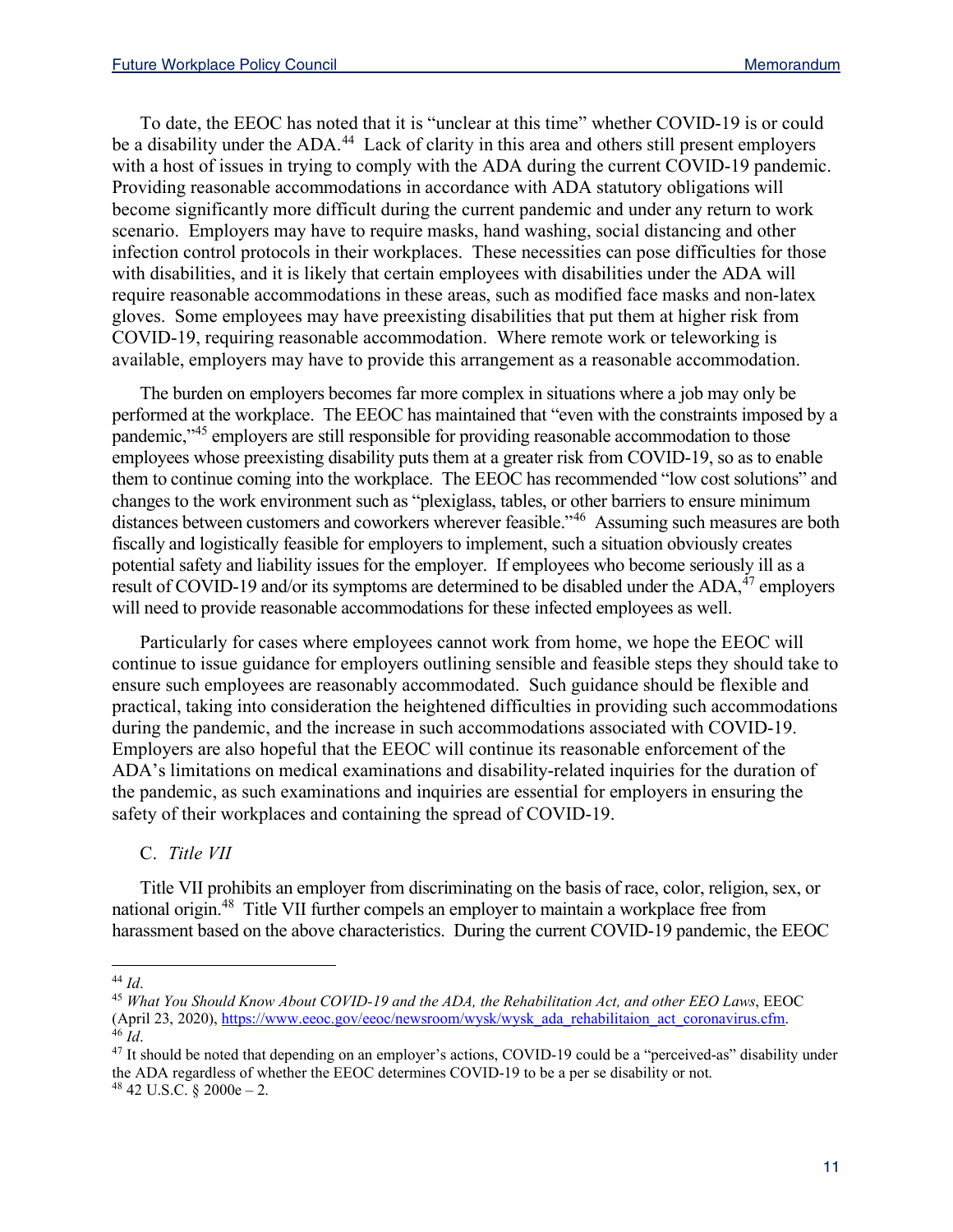has noted reports of mistreatment and harassment of people of Asian descent – such actions "can result in unlawful discrimination on the basis of race.<sup>1,[49](#page-11-0)</sup> Employers are tasked with ensuring that such mistreatment and harassment is absent from their workplace, which would clearly be a goal anyway for any responsible employer, whether required by law or not. Further, the EEOC is closely tracking workplace discrimination charges related to COVID-19.<sup>[50](#page-11-1)</sup> The current health crisis, and the stressful reactions it may induce increases the likelihood for more emotionally charged workplaces and thus more instances of harassment. Employers should take measures to ensure that their work environments are both safe for employees and free from harassment. The expected prevalence of masks, gloves and other personal protective equipment in the workplace also raises other Title VII issues for employers, who may need to provide religious accommodations under Title VII such as modified equipment for employees due to their religious attire.

# D. *Federal Family and Medical Leave Act*

Under the Federal Family and Medical Leave Act ("FMLA"), employers are prohibited from discriminating or retaliating against an employee or prospective employee for having exercised or attempted to exercise leave rights.<sup>[51](#page-11-2)</sup> Employers are similarly prohibited from discriminating or retaliating against persons, whether or not they are employees, for opposing any unlawful practice under FMLA.<sup>[52](#page-11-3)</sup>

Employees have broad leave rights to care for themselves and family members if affected by a "serious health condition."[53](#page-11-4) While the Wage and Hour Division of the Department of Labor has established that employees cannot take leave under FMLA to avoid contracting the virus, to date no guidance has been issued on whether COVID-19 automatically qualifies as a "serious health condition" that entitles an individual to FMLA leave.<sup>[54](#page-11-5)</sup> Instead, the Wage and Hour Division has advised that depending on symptoms and complications related to COVID-19, contraction of the virus may entitle an employee to FMLA leave.<sup>[55](#page-11-6)</sup> This uncertainty can put employers in the difficult situation of having to make these determinations of whether leave taken during the pandemic is for FMLA-qualifying "serious health conditions." Such decisions will have significant implications for an employer's liability under FMLA's anti-discrimination and anti-retaliation provisions.

While many employers have been necessarily flexible when it comes to employee leave during the COVID-19 pandemic, such flexibility will become less practical as businesses prepare to return to the workplace in the coming weeks and months. Employees may be reluctant to reenter the workplace and may choose to remain on FMLA leave or begin taking FMLA leave. Short-staffed employers will be put in a legally complex position where any action taken with respect to such employees could expose them to liability under FMLA.

[https://www.eeoc.gov/eeoc/newsroom/wysk/national\\_origin\\_race\\_discrimination\\_covid-19.cfm.](https://www.eeoc.gov/eeoc/newsroom/wysk/national_origin_race_discrimination_covid-19.cfm)

<span id="page-11-1"></span><sup>50</sup> Erin Mulvaney, *Workers' Coronavirus-Related Bias Claims Now Tracked by EEOC*, BLOOMBERG (April 6, 2020), [https://news.bloomberglaw.com/daily-labor-report/workers-coronavirus-related-bias-claims-now-tracked-by](https://news.bloomberglaw.com/daily-labor-report/workers-coronavirus-related-bias-claims-now-tracked-by-eeoc)[eeoc.](https://news.bloomberglaw.com/daily-labor-report/workers-coronavirus-related-bias-claims-now-tracked-by-eeoc)

<span id="page-11-0"></span><sup>49</sup> *Message from EEOC Chair Jane Dhillon on National Origin and Race Discrimination During the COVID-19 Outbreak*, EEOC (last visited April 27, 2020),

<span id="page-11-2"></span> $^{51}$  29 U.S.C. § 2615.<br> $^{52}$  *Id.* 

<span id="page-11-4"></span><span id="page-11-3"></span><sup>52</sup> *Id*. 53 *COVID-19 and the Family and Medical Leave Act Questions and Answers*, *Wage and Hour Division*, Department of Labor[, https://www.dol.gov/agencies/whd/fmla/pandemic](https://www.dol.gov/agencies/whd/fmla/pandemic) (last visited May 1, 2020).

<span id="page-11-6"></span><span id="page-11-5"></span><sup>54</sup> *Id*. 55 *Id*.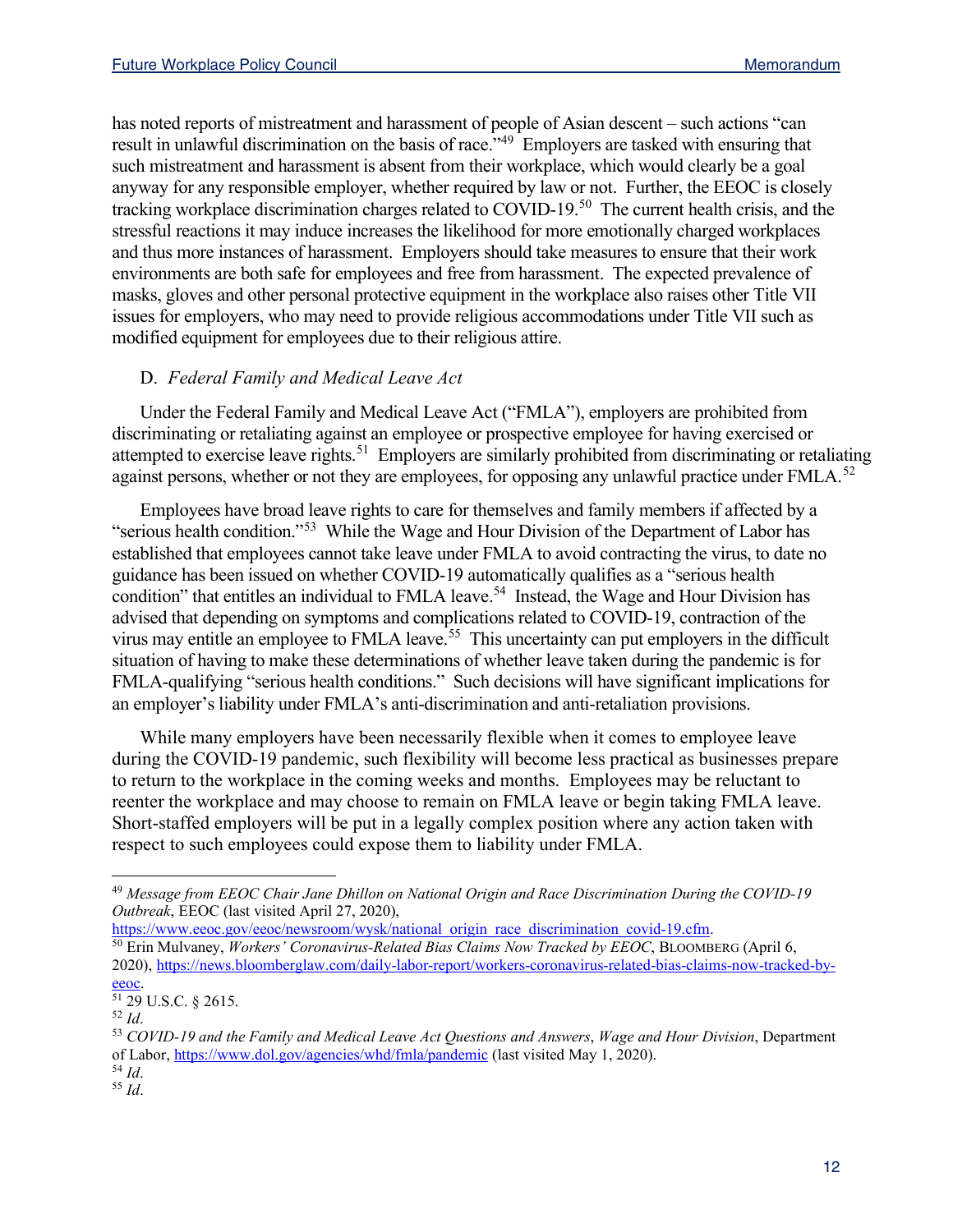## **V. PRIVACY**

As noted in other sections of this memorandum, employment law considerations often require that employers take measures to protect the operational safety and health of employees. To help prevent the spread of COVID-19 to and in the workplace, it stands to reason that during this major public health emergency some of the measures that employers will need to implement will involve the handling of additional volumes of health and other personal information about employees. For example, employers may need to collect information through temperature screenings and questionnaires for COVID-19 purposes to help protect other employees in the workplace and for public health. And given the scale of the challenge of securing workplaces in the current crisis, employers may need to leverage digital technologies such as contact tracing and proximity sensor applications that may generate additional information, some of which may be linked to identifiable individuals.<sup>[56](#page-12-0)</sup>

Employers will thus need to carefully consider state and federal employment law requirements alongside laws relating to personal information collection and processing for COVID-19 employment-related purposes. Key regulators' pronouncements make this clear while also emphasizing employers' ongoing obligations to protect privacy and confidentiality. For example, the EEOC has explicitly stated that employers may disclose to public health authorities such as the CDC the names of employees it learns have COVID-19.[57](#page-12-1) The CDC recommends that employers inform fellow employees of their possible exposure to COVID-19 in the event of an employee's contraction of the virus, while simultaneously warning employers to maintain confidentiality as required by the ADA, including by withholding the affected employee's identity.[58](#page-12-2)

Such recent examples of regulatory guidance amplify and reinforce the existing multiple federal and state requirements to safeguard personal information with which employers must comply. Anti-discrimination and privacy laws such as the federal ADA, GINA, HIPAA, and the FTC Act (as well as a number of analogous and additional state laws such as "little FTC Acts,"<sup>[59](#page-12-3)</sup>

[https://news.bloomberglaw.com/tech-and-telecom-law/contact-tracing-poses-pandoras-box-for-reopening](https://news.bloomberglaw.com/tech-and-telecom-law/contact-tracing-poses-pandoras-box-for-reopening-businesses?utm_source=twitter&utm_medium=lawdesk&utm_campaign=00000171-c1ec-dccf-a9f3-cdecbff30001&campaign=56334AF4-8BAB-11EA-85D3-541050017A06)[businesses?utm\\_source=twitter&utm\\_medium=lawdesk&utm\\_campaign=00000171-c1ec-dccf-a9f3-](https://news.bloomberglaw.com/tech-and-telecom-law/contact-tracing-poses-pandoras-box-for-reopening-businesses?utm_source=twitter&utm_medium=lawdesk&utm_campaign=00000171-c1ec-dccf-a9f3-cdecbff30001&campaign=56334AF4-8BAB-11EA-85D3-541050017A06)

<span id="page-12-0"></span><sup>56</sup> While public health emergency exceptions exist to the major anti-discrimination and privacy laws, the prospect of relatively new digital technologies being used to assist in securing workplaces has newly prompted public discussion of the implications for employees and employers. See, for example, D. R. Stoller & P. Smith, *Contact Tracing Poses 'Pandora's Box' for Reopening Businesses*, BLOOMBERG LAW (May 1, 2020),

[cdecbff30001&campaign=56334AF4-8BAB-11EA-85D3-541050017A06.](https://news.bloomberglaw.com/tech-and-telecom-law/contact-tracing-poses-pandoras-box-for-reopening-businesses?utm_source=twitter&utm_medium=lawdesk&utm_campaign=00000171-c1ec-dccf-a9f3-cdecbff30001&campaign=56334AF4-8BAB-11EA-85D3-541050017A06) It seems reasonable to anticipate that ethical and legal questions about the extent to which information about individuals' COVID-19 status and risk can be used in the workplace context will remain with us for the foreseeable future. 57 *What You Should Know About COVID-19 and the ADA, the Rehabilitation Act, and other EEO Laws*, EEOC

<span id="page-12-1"></span><sup>(</sup>guidance updated as of April 23, 2020)[, https://www.eeoc.gov/wysk/what-you-should-know-about-covid-19-and](https://www.eeoc.gov/wysk/what-you-should-know-about-covid-19-and-ada-rehabilitation-act-and-other-eeo-laws)[ada-rehabilitation-act-and-other-eeo-laws](https://www.eeoc.gov/wysk/what-you-should-know-about-covid-19-and-ada-rehabilitation-act-and-other-eeo-laws) (last visited May 8, 2020).

<span id="page-12-2"></span><sup>58</sup> *Interim Guidance for Businesses and Employers to Plan and Respond to COVID-19*, CDC (March 21, 2020), <https://www.cdc.gov/coronavirus/2019-ncov/community/guidance-business-response.html> (last visited May 9, 2020).

<span id="page-12-3"></span><sup>&</sup>lt;sup>59</sup> Across the United States, consumer protection laws that prohibit unfair and deceptive acts or practices (so-called "UDAP" laws) are regularly used by state attorneys general to enforce perceived privacy violations with monetary penalties available in the range of several thousand dollars per violation per individual affected. For an explanation of the legal underpinnings for the use of these laws to be used in this manner see J. Sovern*, Protecting Privacy with Deceptive Trade Practices Legislation* (Jan. 2009), available at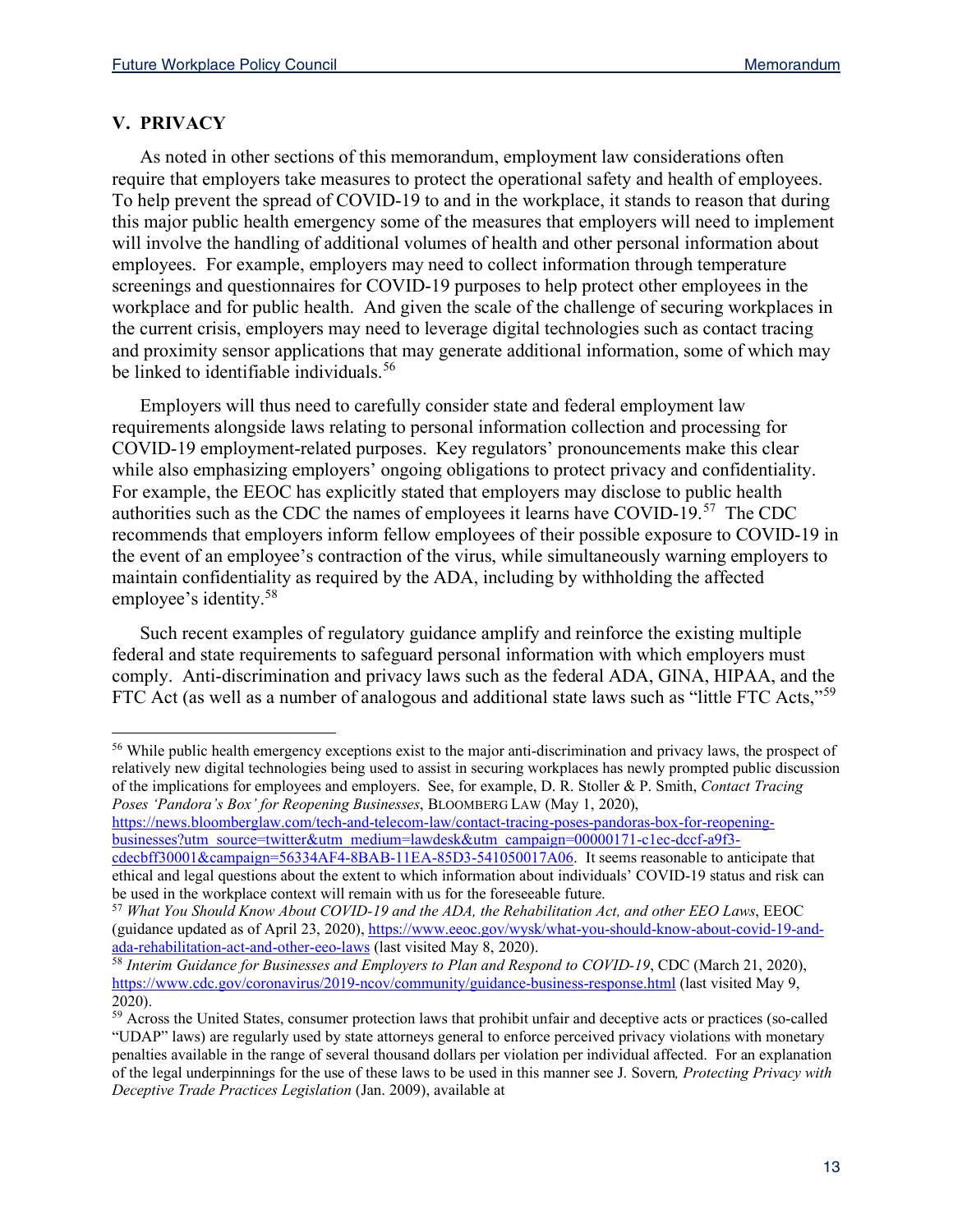the California Consumer Privacy Act,  $60$  and the Illinois Biometric Information Privacy Act<sup>61</sup>) impose numerous obligations on employers in this respect, and also create the potential for significant legal liability for their violation. Such compliance obligations continue during the current pandemic and thus employers need to be mindful that they are implementing appropriate information protection procedures at the same time as they take steps to collect, access, and use information in the fight against COVID-19. Below is a brief overview of key such obligations:

*Americans with Disabilities Act* ("ADA"). The ADA requires employers to keep confidential medical information about employees obtained through medical examinations or inquires, even if that information is unrelated to an ADA-covered disability.<sup>[62](#page-13-2)</sup> Such information must be collected and maintained on separate forms and in separate medical files, apart from regular personnel files.<sup>63</sup> Information that an employee has symptoms of, or a diagnosis of, COVID-19, is medical information required by the ADA to be kept confidential with exception allowed for disclosure of such information to public health authorities.<sup>[64](#page-13-4)</sup>

*Health Insurance Portability and Accountability Act* ("HIPAA"). While employers are generally not directly subject to HIPAA, if COVID-19-related data is received from HIPAAcovered providers or health plans—which many HR Policy members sponsor on behalf of their employees—it should be obtained and handled in accordance with HIPAA's requirements. These include, but are not limited to, data security safeguards, record retention requirements, notice requirements, data minimization standards, and limitations on the disclosure of covered data. Note that HIPAA does allow certain disclosures by covered entities to employers for purposes of workplace medical surveillance (such as employee medical screening), and disclosure of test results by health providers or other covered entities for on-site workplace safety purposes may fit within this exception.<sup>[65](#page-13-5)</sup>

```
(2008).<br><sup>62</sup> 42 U.S.C. § 12112 (d)(3)(B) and § 12112(d)(4)(C) as well as EEOC, supra n. 56.
```
<span id="page-13-3"></span><span id="page-13-2"></span><sup>63</sup> *Id*.

<span id="page-13-4"></span><sup>64</sup> EEOC, *supra* n. 56.

<span id="page-13-5"></span><sup>65</sup> Disclosures for Public Health Reporting[, https://www.hhs.gov/hipaa/for](https://www.hhs.gov/hipaa/for-professionals/privacy/guidance/disclosures-public-health-activities/index.html)[professionals/privacy/guidance/disclosures-public-health-activities/index.html](https://www.hhs.gov/hipaa/for-professionals/privacy/guidance/disclosures-public-health-activities/index.html) (last visited May 8, 2020)

[https://poseidon01.ssrn.com/delivery.php?ID=31202511612211212310212401407912512011703501900903409007](https://poseidon01.ssrn.com/delivery.php?ID=312025116122112123102124014079125120117035019009034090074027123081067083117097069101096034023121015125114116022096078074075091059082053065068065077002002125087088071086042026119006066004002110020089025007025093080099117071119107006065015096096103006&EXT=pdf) [402712308106708311709706910109603402312101512511411602209607807407509105908205306506806507700](https://poseidon01.ssrn.com/delivery.php?ID=312025116122112123102124014079125120117035019009034090074027123081067083117097069101096034023121015125114116022096078074075091059082053065068065077002002125087088071086042026119006066004002110020089025007025093080099117071119107006065015096096103006&EXT=pdf) [200212508708807108604202611900606600400211002008902500702509308009911707111910700606501509609](https://poseidon01.ssrn.com/delivery.php?ID=312025116122112123102124014079125120117035019009034090074027123081067083117097069101096034023121015125114116022096078074075091059082053065068065077002002125087088071086042026119006066004002110020089025007025093080099117071119107006065015096096103006&EXT=pdf) [6103006&EXT=pdf](https://poseidon01.ssrn.com/delivery.php?ID=312025116122112123102124014079125120117035019009034090074027123081067083117097069101096034023121015125114116022096078074075091059082053065068065077002002125087088071086042026119006066004002110020089025007025093080099117071119107006065015096096103006&EXT=pdf)

<span id="page-13-0"></span><sup>60</sup> Under the California Consumer Privacy Act ("CCPA"), covered entities, including employers, that collect a California resident's personal information must inform the individual at or before the point of collection of the categories of personal information collected and the purposes for which the personal information is used. CCPA also provides a private right of action for consumers, including employees, whose personal information is compromised due to a covered entity's failure to establish and maintain reasonable security measures. Enforcement of the CCPA begins July 1, 2020, with the California Attorney General to date declining to postpone enforcement of the law until the pandemic passes.

<span id="page-13-1"></span> $<sup>61</sup>$  A cottage industry of plaintiffs' lawyers has emerged to pursue actions against companies for violations of BIPA,</sup> which to date is the only state biometric privacy law that provides for such actions. BIPA provides for penalties of \$1,000 to \$5,000 per violation per consumer and allows private rights of action. 740 ILL. COMP. STAT. 14 § 20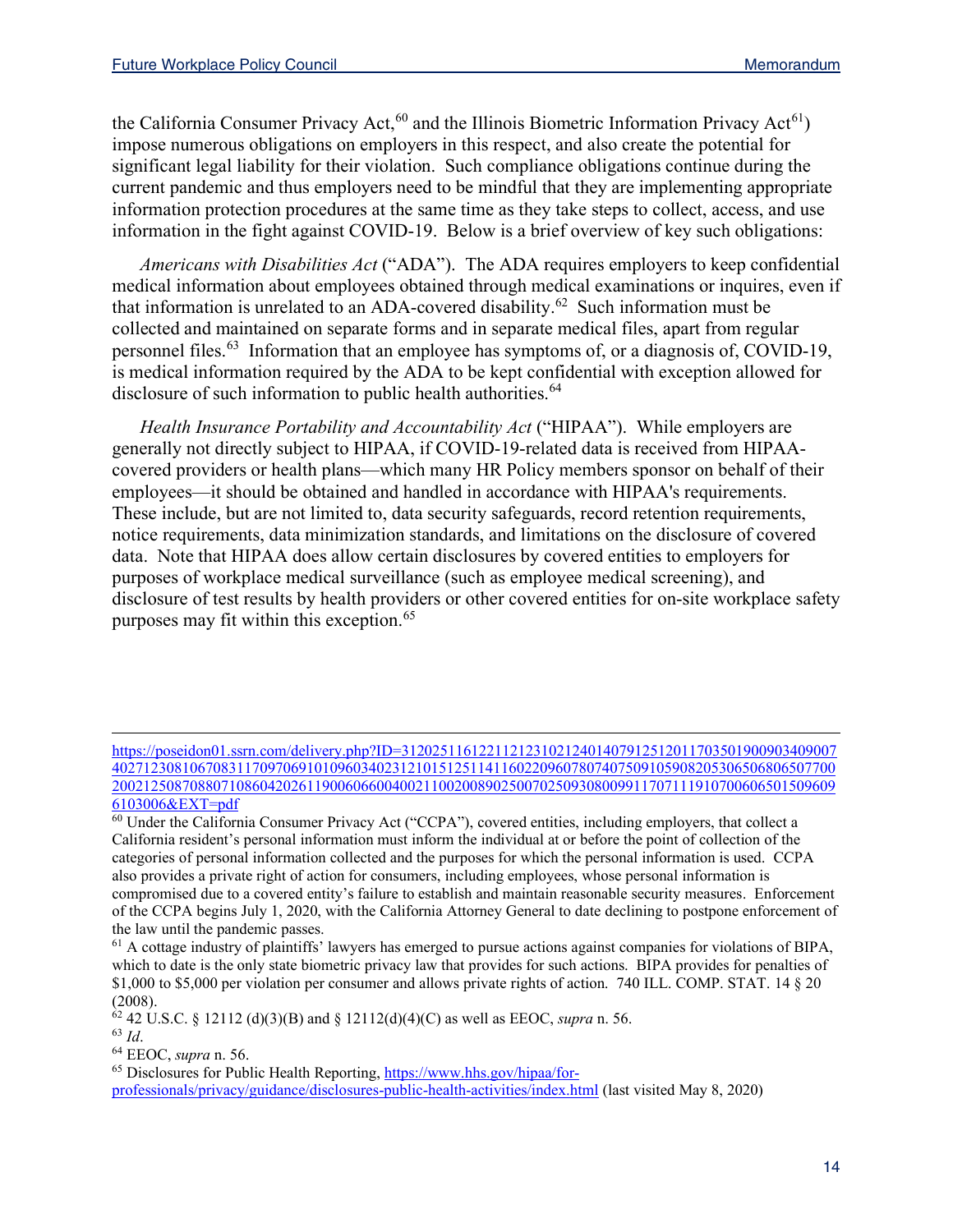*Genetic Information Nondiscrimination Act* ("GINA"). GINA prohibits employment discrimination on the basis of genetic information.<sup>[66](#page-14-0)</sup> Generally, it is illegal under GINA for an employer to require applicants or employees to answer questions about their family medical history, which could include contraction of, or exposure to, COVID-19. There are limited exceptions, however. For example, if an employer provides health care benefits or a wellness program, they may ask employees about the health conditions of their family members, including COVID-19, provided they obtain prior, voluntary, written authorization. Biometric screening for COVID-19, such as via infrared testing, may constitute genetic testing or monitoring requiring an employee's prior permission under GINA.

In the context of the current public health emergency, employers should take steps to ensure that the basis on which information that reasonably may be characterized as genetic information under GINA is properly documented and that appropriate compliance steps are put in place (e.g., restrictions on use of genetic information beyond the purpose for which such information was collected would be expected).

*Fair Information Practice Principles* ("FIPPs"). In conducting return-to-work activities employers should also take into account compliance with FIPPs, a set of principles that reflect the requirements of federal and state consumer protection laws that prohibit unfair and deceptive acts and practices (also known as UDAP laws).<sup>[67](#page-14-1)</sup> For the past 20 years UDAP laws have been used by consumer protection agencies such the U.S. Federal Trade Commission acting under its Section 5 authority to enforce against breaches of privacy-related statements and practices. Notably, the FTC has not traditionally brought many privacy enforcement actions under Section 5 related to employee personal information, but this federal agency's official position is that employees are also consumers under its consumer protection mandate. [68](#page-14-2) It is therefore prudent to expect state consumer protection agencies to take the same view with respect to their authority.

Acting consistently with the FIPPs will help employers mitigate privacy and compliance risk overall. In the context of fighting COVID-19, for example, employers should conduct their activities transparently and collect only the personal information they need for screening or other legitimate purposes such as to maintain social distancing in the workplace. Employers should also limit access to employee personal information to those with a need to know, not retain the information longer than needed for legitimate business purposes, only share it with service providers and governmental authorities as reasonably necessary or with appropriate disclosures, and store it securely. Employers should offer choices to employees where appropriate, although in some instances given the imperative to protect all employees providing such individual choices may not be feasible.

<span id="page-14-0"></span><sup>66</sup> EEOC GINA Fact Sheet, [https://www.eeoc.gov/laws/guidance/fact-sheet-genetic-information-nondiscrimination](https://www.eeoc.gov/laws/guidance/fact-sheet-genetic-information-nondiscrimination-act)[act](https://www.eeoc.gov/laws/guidance/fact-sheet-genetic-information-nondiscrimination-act) (last visited May 8, 2020).

<span id="page-14-1"></span><sup>67</sup> *Supra* n. 58.

<span id="page-14-2"></span><sup>68</sup> See, for example, the FTC's definition of "consumer" to include employees and prospective employees in the Consent Order filed *In the Matter of CVS/Caremark Corp.,*

<https://www.ftc.gov/sites/default/files/documents/cases/2009/02/090218cvsagree.pdf> (last visited May 8, 2020).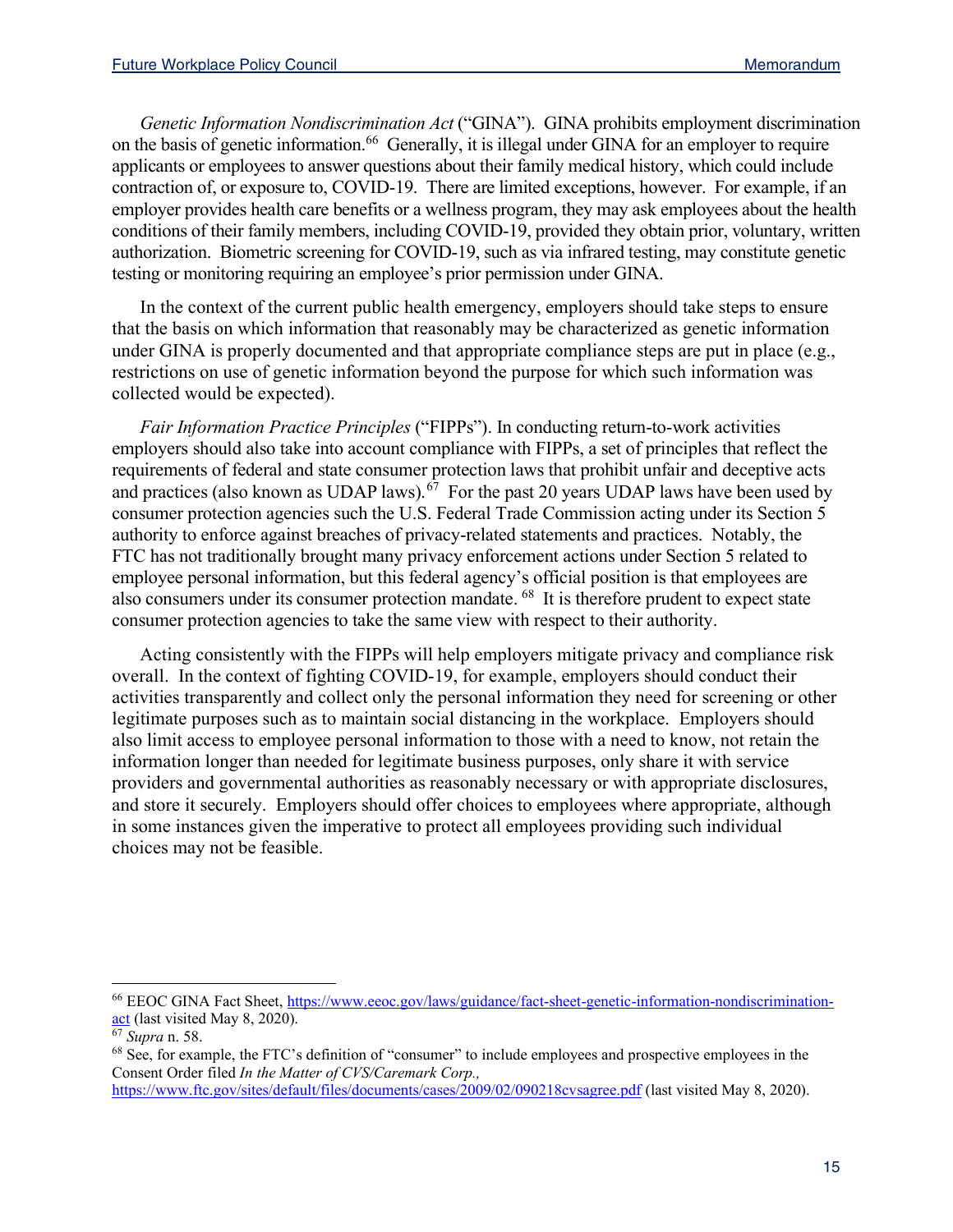In sum, a large number of federal and state laws impose privacy-related obligations on employers. And while similar principles inform these existing laws, each law has its unique requirements, and thus even before the global COVID-19 emergency considerable attention was required on the part of multi-state employers to maintain compliance with all such applicable laws.

The current COVID-19 emergency has only intensified the privacy compliance challenge for employers. The speed with which new health and safety protocols must be implemented calls for equally rapid development and implementation of compliant and protective information handling procedures, particularly for employee health information. With many employees, including potentially employees who have access to employee personal information, still working remotely, regulators will also expect that employers will take steps to confirm that appropriate IT security controls are in place and that remote working security reminders and education have been provided.<sup>[69](#page-15-0)</sup>

Employers will also need to be mindful of the inherent tension between, on the one hand, regulatory frameworks primarily focused on workplace health and safety (such as the OSH Act) and frameworks focused on anti-discrimination and data privacy. Particularly in light of the speed with which the current health emergency has emerged, employers are likely to encounter scenarios where there will be uncertainty (and, worse yet, potentially different expectations across states) regarding how to achieve both compliance with safety mandates and compliance with employee information privacy requirements.

EEOC guidance on this topic, while helpful, has been insufficient to provide complete clarity. Per EEOC guidance issued in late March 2020, an employer should "make every effort to limit the number of people" who are informed of the identity of the employee with COVID-19 or COVID-19 symptoms.<sup>[70](#page-15-1)</sup> Further, the EEOC instructed that attempts to undertake contact tracing within the workplace as a result of learning about an infected employee must be done without disclosing the identity of the employee, potentially creating confusing situations for other employees who may be told that they must quarantine without knowing exactly why.[71](#page-15-2) In situations where an employee has COVID-19 or COVID-19 symptoms and is required to telework or take sick leave, employers are also prohibited, per EEOC guidance, from notifying other employees the reason why the affected employee is absent from the workplace.<sup>[72](#page-15-3)</sup> While this may be the appropriate action to take from a public health and confidentiality perspective, it is reasonable to anticipate some resulting confusion and speculation within the workplace that incomplete information may pose workplace safety risks if other employees are left without sufficient information about interactions that may have introduced risk to them. We are hopeful that key employment and public health agencies such as the EEOC, CDC, and OSHA will work together to provide coordinated enforcement guidance that provides additional clarity and

<span id="page-15-0"></span><sup>&</sup>lt;sup>69</sup> Key government agencies have warned about the increased threat posed by attackers taking advantage of the COVID-19 crisis, including by targeting teleworkers. See, for example, Federal Trade Commission, *Online Security Tips for Working at Home* (Mar. 18, 2020), available at [https://www.consumer.ftc.gov/blog/2020/03/online-security](https://www.consumer.ftc.gov/blog/2020/03/online-security-tips-working-home)[tips-working-home](https://www.consumer.ftc.gov/blog/2020/03/online-security-tips-working-home) (last visited May 9, 2020); and U.S. Dep't of Homeland Security, *Alert (AA20-099A) Covid-19 Exploited by Malicious Cyber Actors* (Apr. 8, 2020), available at<https://www.us-cert.gov/ncas/alerts/aa20-099a> (last visited May 9, 2020).

<span id="page-15-1"></span><sup>&</sup>lt;sup>70</sup> *Transcript*, supra note 28.<br><sup>71</sup> *Id*.

<span id="page-15-3"></span><span id="page-15-2"></span> $72$  *Id.*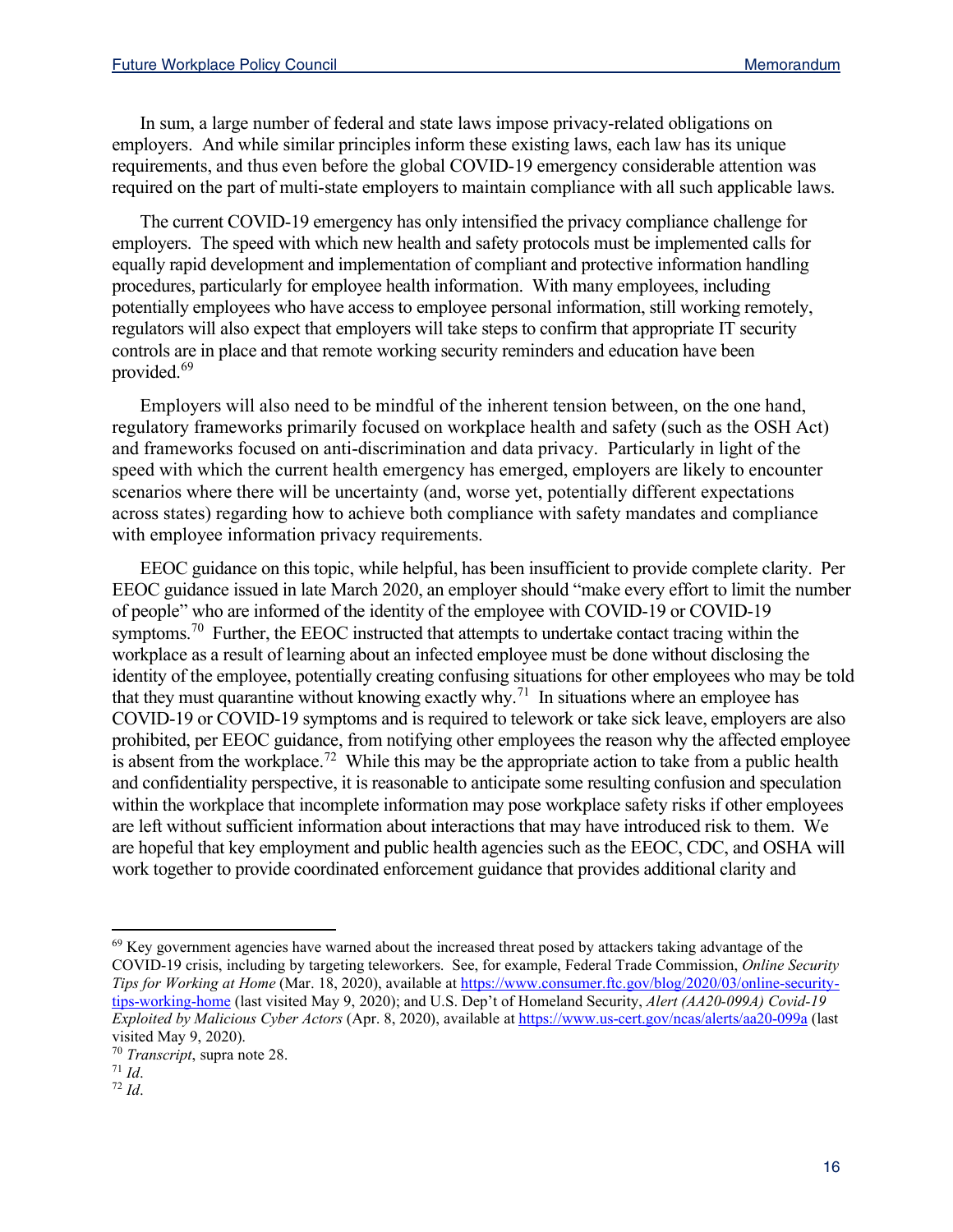certainty for employers so they can be as effective as possible in playing their key role in securing, and returning to productivity the nation's workplaces while continuing to protect employee privacy.

# **VI. Other Federal and State Labor Laws**

Certain other federal and state labor and employment laws, while not directly implicating privacy, discrimination, or workplace safety issues, nonetheless similarly present employers with compliance issues exacerbated by the COVID-19 pandemic. A brief overview of these laws and the challenges facing employers is provided below.

### A. *Employee Retirement Income Security Act*

The Employee Retirement Income Security Act ("ERISA") and the Consolidated Omnibus Budget Reconciliation Act ("COBRA") require group health plans to offer continuation coverage to covered employees, former employees, spouses, former spouses, and dependent children when group health coverage would otherwise be lost due to: (1) a covered employee's death; (2) a covered employee's job loss or reduction in hours for reasons other than gross misconduct; (3) a covered employee's becoming entitled to Medicare; (4) a covered employee's divorce or legal separation; and (5) a child's loss of dependent status under the plan.<sup>[73](#page-16-0)</sup> Employers must provide covered employees and their families with specific notices explaining how their COBRA continuation coverage is offered, and such notices must contain certain elements pursuant to COBRA requirements.[74](#page-16-1) A failure to properly provide such notices may result in significant liability for employers, who may be subject to lawsuits for notices that lack required information or are simply not written in an easily understandable manner.<sup>[75](#page-16-2)</sup>

The COVID-19 pandemic has drastically increased job loss and hours reduction, triggering COBRA continuation coverage and the associated notice requirements at a higher rate than usual. Employers have increased liability exposure under COBRA for the duration of the pandemic and will need to reexamine their COBRA coverage under their group health plans, as well as their COBRA notice policies in order to minimize such exposure. In April 2020, the Department of Labor updated its model notices that employers can use to satisfy the requirement to provide the general notice and election notice under  $COBRA$ .<sup>[76](#page-16-3)</sup> We hope the Department of Labor and the Employee Benefits Security Administration will continue to assist employers in efforts to comply with the COBRA notice requirements under COBRA and ERISA.

B. *State Scheduling Laws*

<span id="page-16-0"></span><sup>73</sup> *An Employer's Guide to Group Health Continuation Coverage under COBRA*, EMPLOYEE BENEFITS SECURITY ADMINISTRATION (Sept. 2018), [https://www.dol.gov/sites/dolgov/files/EBSA/about-ebsa/our-activities/resource](https://www.dol.gov/sites/dolgov/files/EBSA/about-ebsa/our-activities/resource-center/publications/an-employers-guide-to-group-health-continuation-coverage-under-cobra.pdf)[center/publications/an-employers-guide-to-group-health-continuation-coverage-under-cobra.pdf.](https://www.dol.gov/sites/dolgov/files/EBSA/about-ebsa/our-activities/resource-center/publications/an-employers-guide-to-group-health-continuation-coverage-under-cobra.pdf) 74 *Id*. 75 Lydia Wheeler, *Attorneys Brace for More Lawsuits Over Health Insurance Notices*, BLOOMBERG LAW (May 4,

<span id="page-16-2"></span><span id="page-16-1"></span><sup>2020),</sup> [https://news.bloomberglaw.com/health-law-and-business/attorneys-brace-for-more-lawsuits-over-health](https://news.bloomberglaw.com/health-law-and-business/attorneys-brace-for-more-lawsuits-over-health-insurance-notices)[insurance-notices.](https://news.bloomberglaw.com/health-law-and-business/attorneys-brace-for-more-lawsuits-over-health-insurance-notices)

<span id="page-16-3"></span><sup>76</sup> *FAQs About Model Notices*, DEPARTMENT OF LABOR (May 1, 2020),

[https://www.dol.gov/sites/dolgov/files/EBSA/about-ebsa/our-activities/resource-center/faqs/cobra-model](https://www.dol.gov/sites/dolgov/files/EBSA/about-ebsa/our-activities/resource-center/faqs/cobra-model-notices.pdf)[notices.pdf.](https://www.dol.gov/sites/dolgov/files/EBSA/about-ebsa/our-activities/resource-center/faqs/cobra-model-notices.pdf)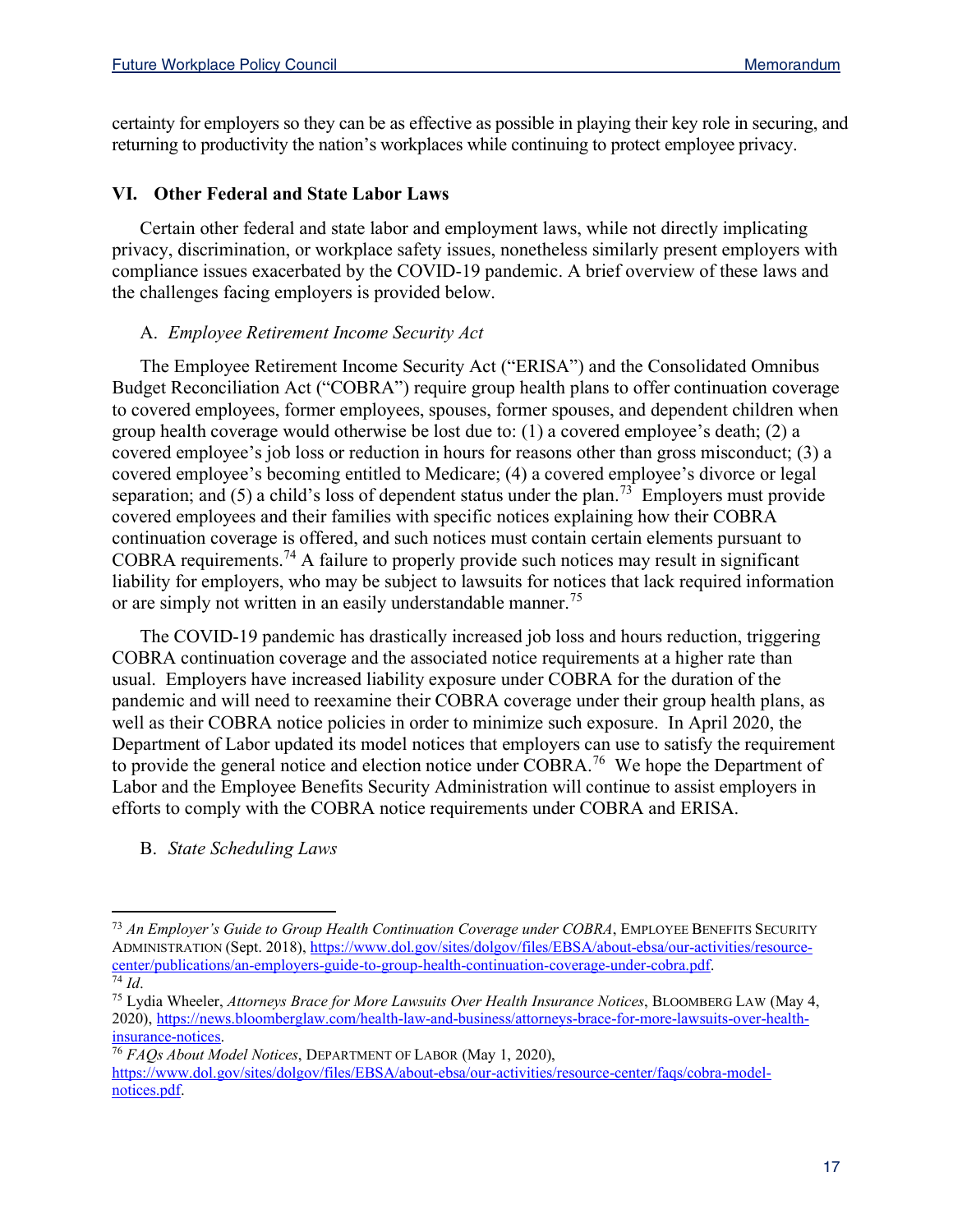A growing number of states and local jurisdictions have implemented, or are planning to implement, predictive scheduling laws and ordinances that require employers to provide employees with more predictable work schedules and advance notice of such schedules. Such laws often also prohibit employers from scheduling employees to close a location and open it the next morning. To date, California, Illinois, New York, Oregon, Pennsylvania, and Washington have scheduling laws on a statewide or local basis.<sup>[77](#page-17-0)</sup>

The COVID-19 pandemic has made providing employees with advance notice of schedules, and creating predictable schedules in general, far more difficult, and will continue to do so as employers return employees to the workplace. Widespread employee absences due to quarantine, childcare obligations, teleworking preferences, and a fear of coming back to the workplace, among other reasons, will necessitate abrupt schedule changes to cover such absences. Employers may have difficulty complying with these various scheduling laws in order to keep their operations running. While certain scheduling laws have exceptions for natural disasters such as pandemics, employers may still have potential liability under these laws, and must demonstrate a good faith effort to remain in constant communication with their employees with regard to work schedules. States and localities with predictive scheduling laws should consider implementing certain exceptions to these laws for the duration of the COVID-19 pandemic.

<span id="page-17-0"></span><sup>77</sup> *Predictive Scheduling Laws*, HR DIVE (Dec. 2, 2019)[, https://www.hrdive.com/news/a-running-list-of-states-and](https://www.hrdive.com/news/a-running-list-of-states-and-localities-with-predictive-scheduling-mandates/540835/)[localities-with-predictive-scheduling-mandates/540835/.](https://www.hrdive.com/news/a-running-list-of-states-and-localities-with-predictive-scheduling-mandates/540835/)